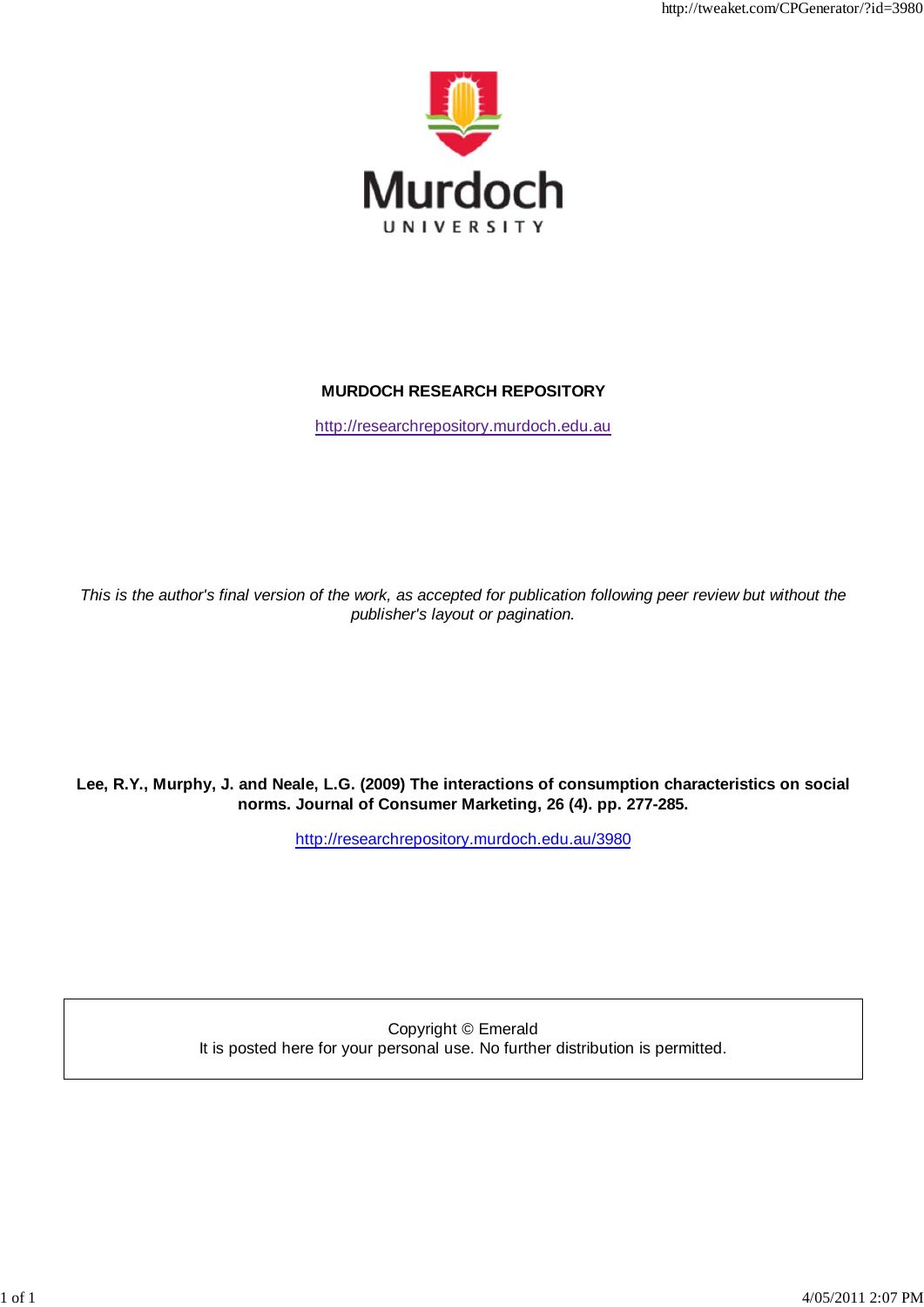# **The Interactions of Consumption Characteristics on Social Norms**

# **Dr Richard Lee (Primary Contact)**

University of South Australia School of Marketing North Terrace, Adelaide 5000 AUSTRALIA Phone +61-8-648827120 Fax +61-8-64881055 [richard.lee@unisa.edu.au](mailto:richard.lee@unisa.edu.au)

Dr Richard Lee teaches consumer behaviour and marketing research courses with the University of South Australia. Prior to academia, Dr Lee spent more than 10 years managing the marketing functions of IT/telecommunication companies in Asia. His research interests are in the areas of consumer behaviour, particularly with customer loyalty, social influences, and word-of-mouth.

# **Associate Professor Jamie Murphy**

University of Western Australia UWA Business School 35 Stirling Highway, Crawley 6009 AUSTRALIA Phone +61-8-64881979 Fax +61-8-64881055 [jmurphy@biz.uwa.edu.au](mailto:jmurphy@biz.uwa.edu.au)

Associate Professor Jamie Murphy's industry and academic career spans five continents His industry experience includes owning/managing hospitality businesses and serving as the European Marketing Manager for US sports companies. Dr Murphy"s publishes in both academic journals and leading newspapers such as The New York Times and Wall Street Journal.

# **Dr Larry Neale**

Queensland University of Technology School of Advertising, Marketing and Public Relations GPO Box 2434, 2 George St Brisbane QLD 4001 AUSTRALIA Phone +61-7-3138-2274 Fax +61-7-3138-1811 [l.neale@qut.edu.au](mailto:l.neale@qut.edu.au)

Dr Larry Neale earned a PhD from the University of Western Australia and an MBA from the University of Illinois. Born in Kingston, Jamaica, Dr Neale has travelled the world to engage with people from diverse cultures. His work experience includes time as a small business owner and retailer, hotel manager, and business consultant to Aboriginal communities in Western Australia. In recent years, Dr Neale has been a frequent traveller to Asia and the United States as an instructor, presenter, and facilitator.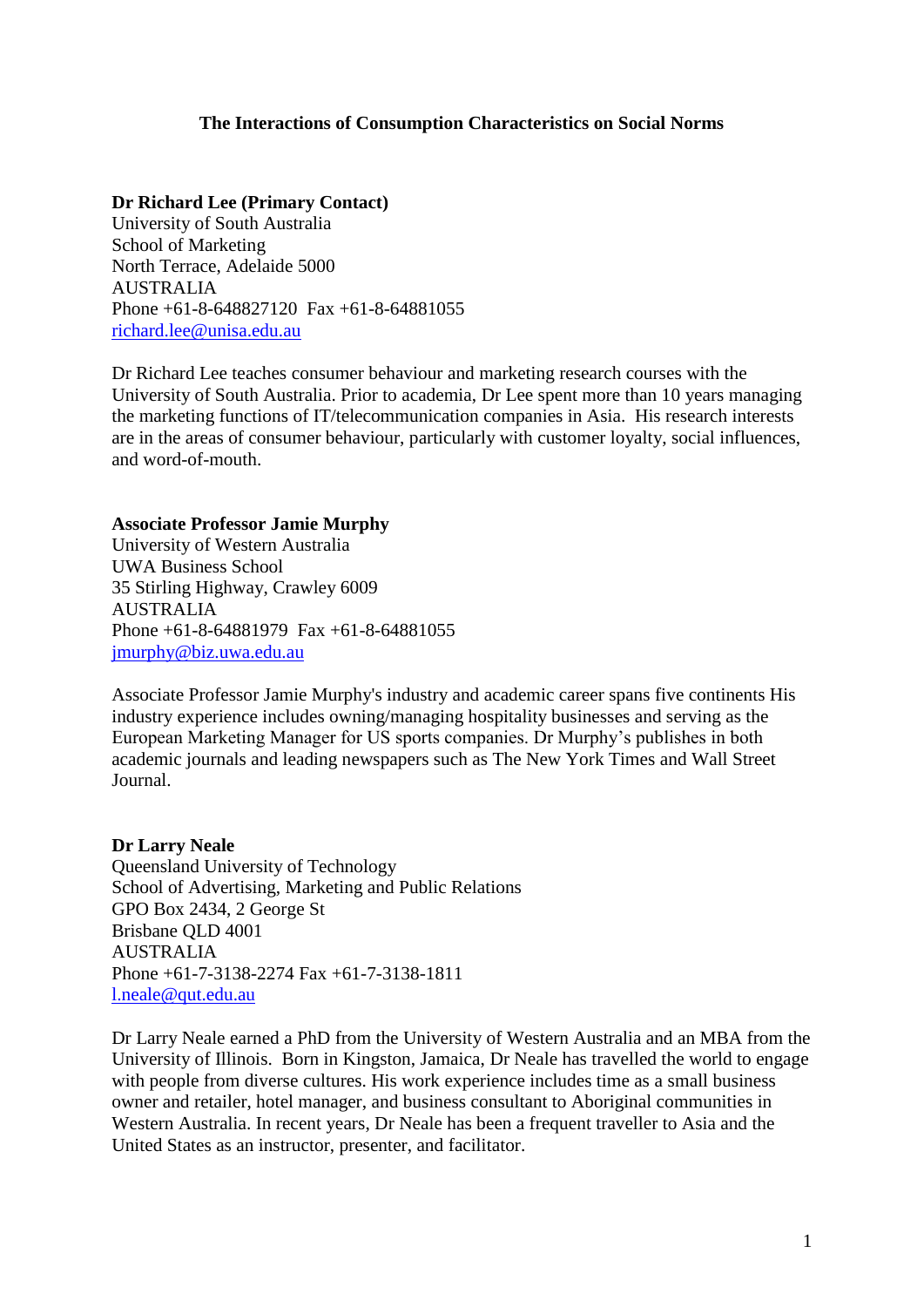#### **The Interactions of Consumption Characteristics on Social Norms**

#### **Purpose**

An extended Theory of Planned Behavior (TPB) model tests how customer loyalty intentions may relate to subjective and descriptive norms. The study further determines whether consumption characteristics – product enjoyment and importance – moderate norms-loyalty relationships.

#### **Methodology**

Using a two-study approach focusing on youth, an Australian study  $(n = 244)$  first augmented TPB with descriptive norm. A Singapore study  $(n = 415)$  followed up with how consumption characteristics might moderate norms-loyalty relationships. With both studies, linear regressions tested the relationships among the variables.

#### **Findings**

Extending TPB with descriptive norm improved TPB"s predictive ability across studies. Further, product enjoyment and importance moderated the norms-loyalty relationships differently. Subjective norm related to loyalty intentions significantly with high enjoyment, whereas descriptive norm was significant with low enjoyment. Only subjective norm was significant with low importance.

# **Research limitations**

Single-item variables, self-reported questionnaires on intended rather than actual behavior, and not controlling for cultural differences between the two samples limit generalizablity.

### **Practical implications**

The significance of both norms suggests that mobile firms should reach youth through their peers. With youth, social pressure may be influential particularly with hedonic products. However, the different moderations of product enjoyment and importance imply that a blanket marketing strategy targeting youth may not work.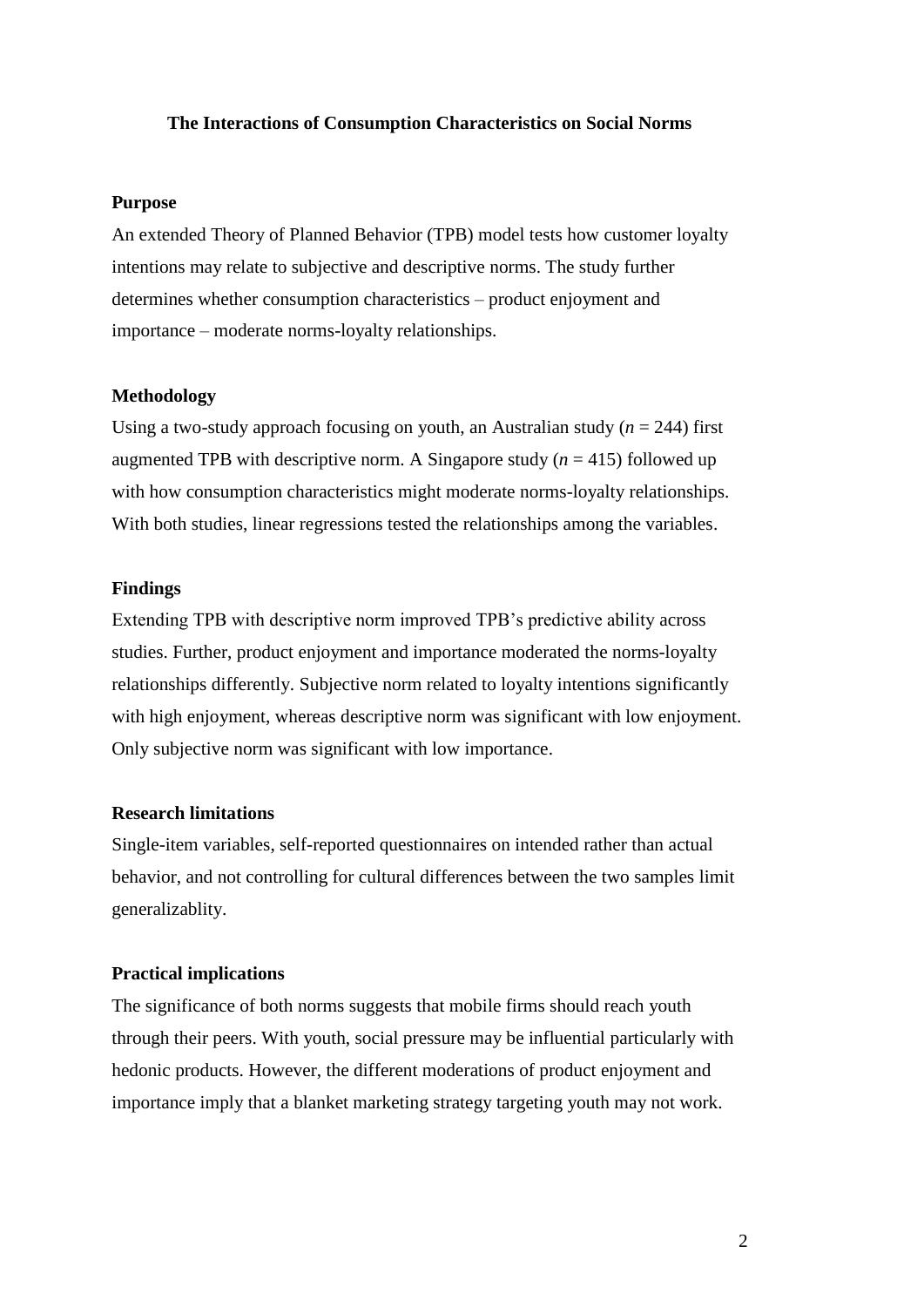# **Originality/Value**

This study extends academic knowledge on the relationships between norms and customer loyalty, particularly with consumption characteristics as moderators. The findings highlight the importance of considering different norms with consumer behavior. The study should help mobile firms understand how social influences impact customer loyalty.

**Keywords:** Theory of Planned Behavior, subjective norm, descriptive norm, product importance, product enjoyment

**Classifications:** Research paper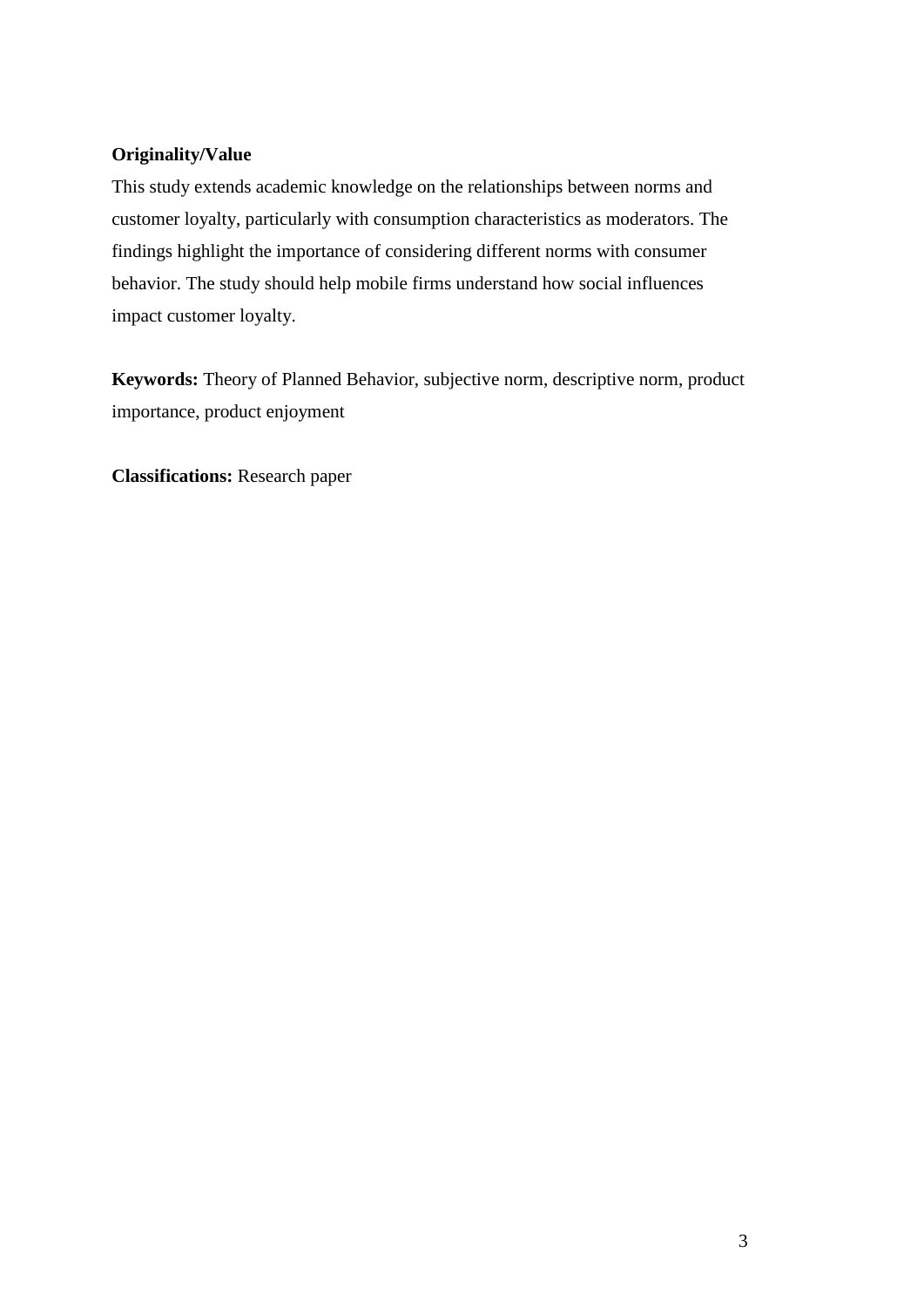## **1. Introduction**

The Theory of Planned Behavior (TPB), well known for predicting social (Ajzen, 2002) and consumer (Bansal and Taylor, 2002; Lim and Dubinsky, 2005) behaviors, relies upon three factors: attitude towards a behavior, perceived control over performing the behavior, and subjective norm regarding the behavior. Along with considerable support for the TPB"s predictive ability, researchers have evolved TPB"s concept of norm from the original *subjective* norm (Ajzen, 1991), to a *descriptive* norm (Schofield et al., 2001), and to both norms (Norman, Clark, and Walker, 2005). Dual social norms have support in research with social behaviors such as volunteering (Warburton and Terry, 2000), binge drinking (Johnston and White, 2003), using condoms (Norman et al., 2005), and consuming healthful food (Berg, Jonsson, and Conner, 2000).

In contrast to the above TPB studies on dual norms and social behavior, few TPB studies concern dual norms with consumer behavior (for an exception, see Smith, Terry, and Hogg, 2006). Similar to their influence on social behavior, subjective and descriptive norms could influence consumer behavior, particularly customer loyalty. Furthermore, the relationship between social norms and customer loyalty should not be studied in isolation, but along with how consumption takes place. As people are likely to consume products differently, ignoring consumption characteristics may result in misleading academic outputs or misguided managerial initiatives. Research has found that product enjoyment (Nysveen, Pedersen, and Thorbjørnsen, 2005) and importance (Amine, 1998) might relate to customer loyalty. Yet, no published studies have investigated how social norms relate to customer loyalty as consumption characteristics vary.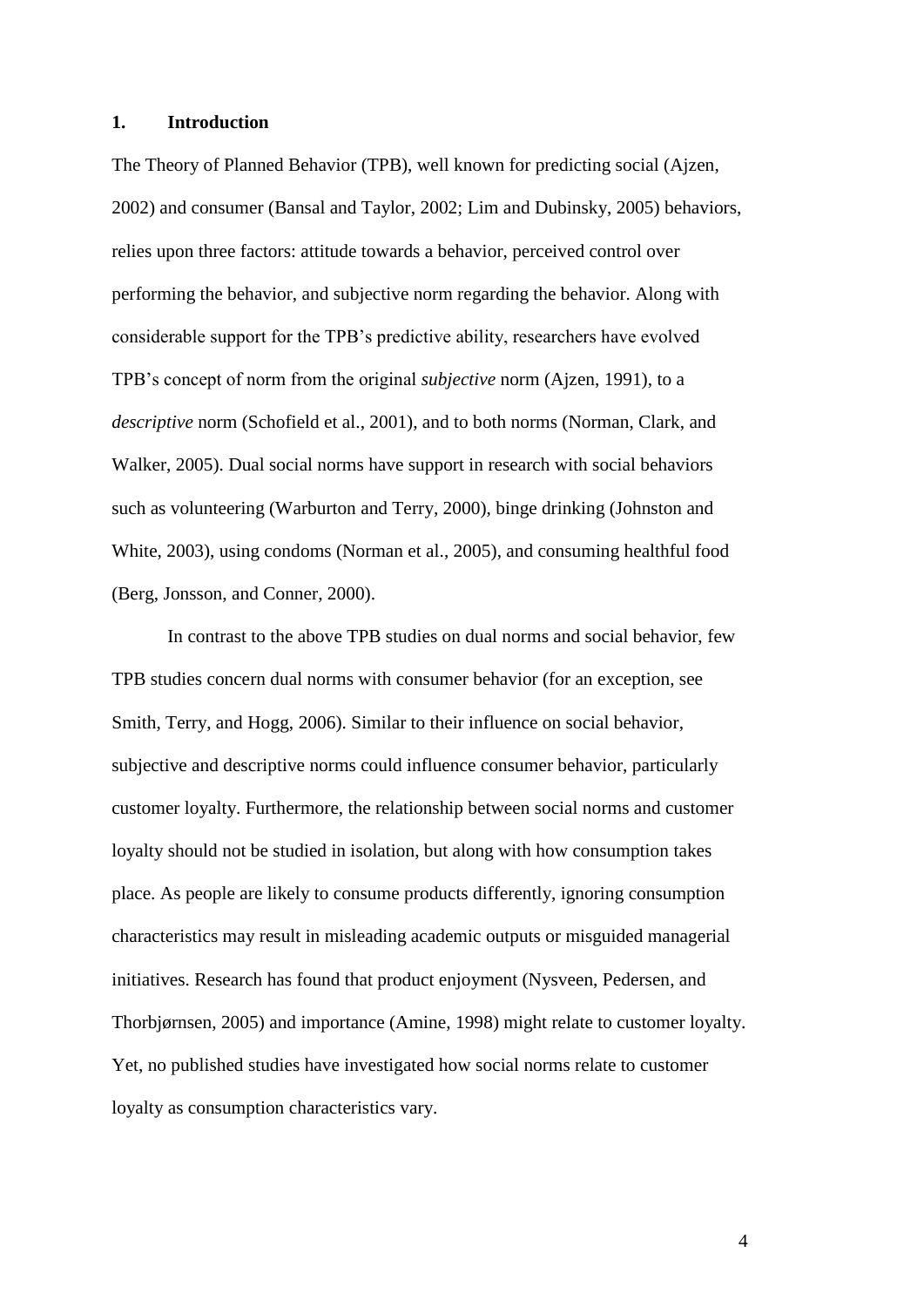To address this question, this research applies the TPB in two studies. Study 1 investigates whether augmenting the TPB with a descriptive norm improves the model"s prediction of loyalty intentions. It examines the extent that consumers perceive subjective norm from social pressure, and descriptive norm from observing and adopting others" behaviors, when remaining with a brand. Study 2 replicates and extends the first study by investigating how norm-loyalty relationships vary depending on two consumption characteristics: perceived product enjoyment and product importance. Figure 1 depicts the model for Study 1 along with the additional moderating variables from Study 2.

### **(Take in Figure 1)**

The study extends TPB research in consumer behavior by highlighting the roles of different social norms and considering consumption characteristics as moderators. Investigating the moderating influence of these consumption characteristics could shed light on the psychological underpinnings of subjective and descriptive norms with customer loyalty. Understanding how social norms differ could also help address confounding findings that subjective norm is often insignificant and the weakest among TPB"s three predictors (Conner and Armitage, 1998). This study uses youth and their consumption of mobile services as the context. Youth are particularly susceptible to social influences, especially when consumption – as with mobile services – takes place in groups (Martin and Bush, 2000). For mobile service providers, this study helps managers understand the roles of social influences in customer loyalty. As youth are an important growth segment (Wilska, 2003), understanding how youth consume mobile services would help mobile service providers develop marketing strategies to target youth.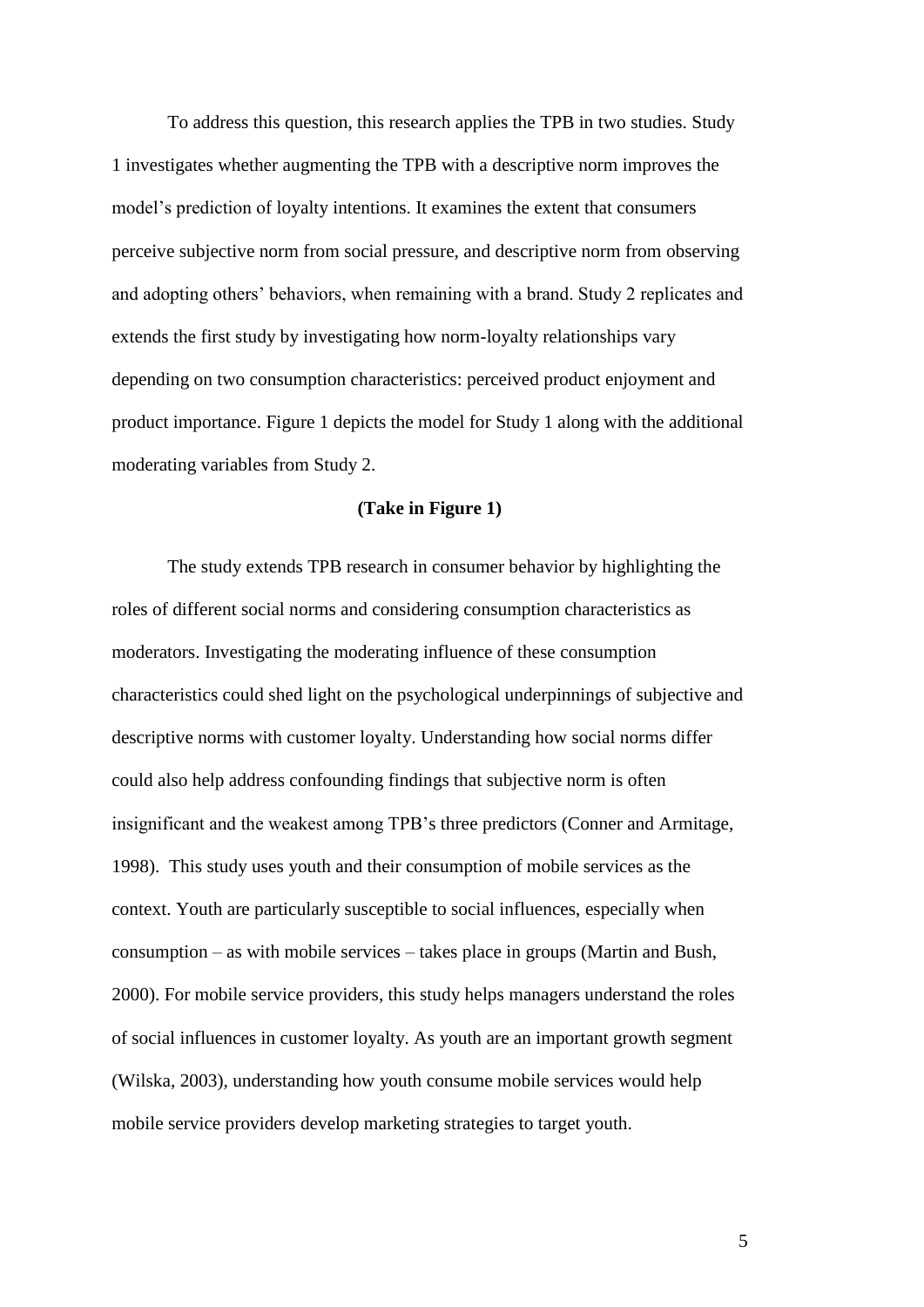## **2. Study 1 – Augmenting TPB With Descriptive Norm**

The TPB posits that behavioral intentions evolve from attitudes towards the behavior, perceived control of performing the behavior, and subjective norm. *Attitude*, or favorableness towards a behavior, stems from beliefs about the behavior. Acknowledging that perceived difficulties or impediments might inhibit behavioral intentions, *perceived behavioral control* reflects volitional control of a behavior. *Subjective norm* is social pressure to perform a behavior (Ajzen, 1991). This norm stems from seminal works on reference group influence, which surmise that one or more persons can influence another person"s values, norms, or perspectives (Deutsch and Gerard, 1955; Kelley, 1947).

Meta-analyses support TPB"s three-variable model in predicting behavioral intentions and behaviors across domains (Armitage and Conner, 2001). To test Azjen"s (2001) contention that TPB is non-domain specific, this study extends TPB to intended customer loyalty towards mobile service providers, yielding three hypotheses for the model's core variables:

- **H1:** Attitude relates positively to intended customer loyalty.
- **H2:** Perceived behavioral control relates positively to intended customer loyalty.
- **H3:** Subjective norm relates positively to intended customer loyalty.

# **2.1 TPB's Norm Can Be Descriptive**

Despite considerable support for TPB, studies often found subjective norm weak in predicting intentions and behaviors (Conner and Armitage, 1998). For example, a study across 30 social behaviors such as visiting dentists regularly and volunteering,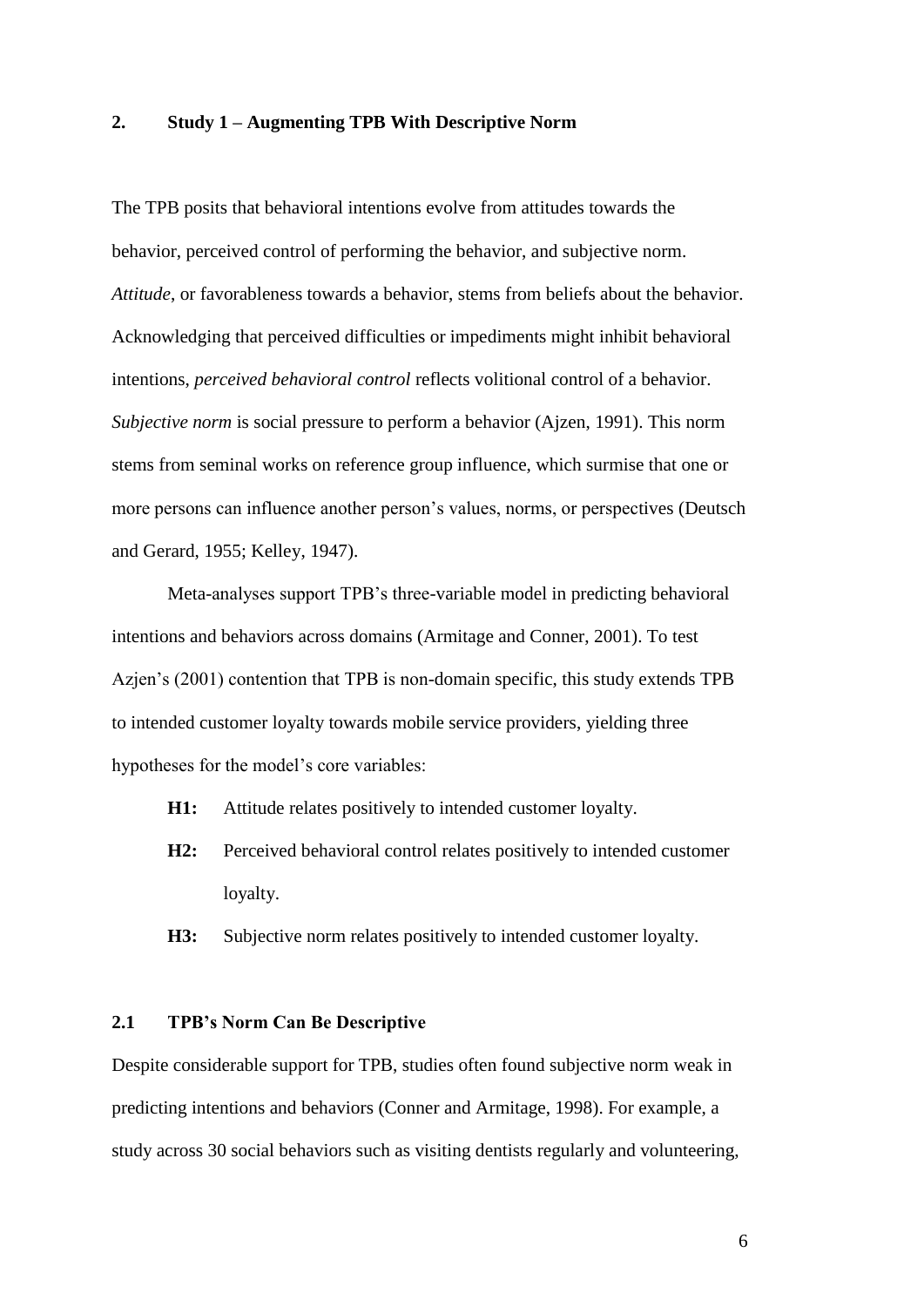found subjective norm the dominant predictor in only one behavior (Trafimow and Finlay, 1996). The results of a stepwise regression showed that subjective norm accounted for a meager change in variance (median  $\Delta R^2 = .02$ ), and changes in variance for 10 of the 30 behaviors were not significant.

A fundamental problem with TPB"s norm could be its traditional conceptualization as a social pressure to conform to others" expectations (Rivis and Sheeran, 2003; Schofield et al., 2001). Instead of a subjective norm from complying with social pressure, and consistent with early research on social influence (Deutsch and Gerard, 1955; Kelley, 1947), norms may also evolve from individuals observing and adopting others" behaviors, a *descriptive* influence.

Illustrating the differential roles between the two norms, the first of two TPB studies on intentions to react violently in sports found that descriptive (structural path coefficient  $\beta = .17$ ,  $p < .05$ ) and subjective ( $\beta = .28$ ,  $p < .01$ ) norms from home fans related to intentions to confront away soccer fans (Norman et al., 2005). In the second study of intentions to injure a hockey opponent, descriptive  $(\beta = .30, p <$ .001) and subjective ( $\beta$  = .16,  $p$  < .05) norms from teammates related to intentions. In contrast to the first study, however, descriptive norm was stronger than subjective norm. The authors surmised that the descriptive norm in the first study–what home fans would do–operated in a less relevant context than in the second study, what teammates would do, thereby heightening teammates" influence. Subjective (complying with peers" wishes to injure opponents) and descriptive (perceptions that peers would injure opponents) norms predicted intentions significantly in both studies.

Furthermore, adding descriptive norm may improve model predictions above those predicted by TPB"s three variables of attitude, subjective norm, and perceived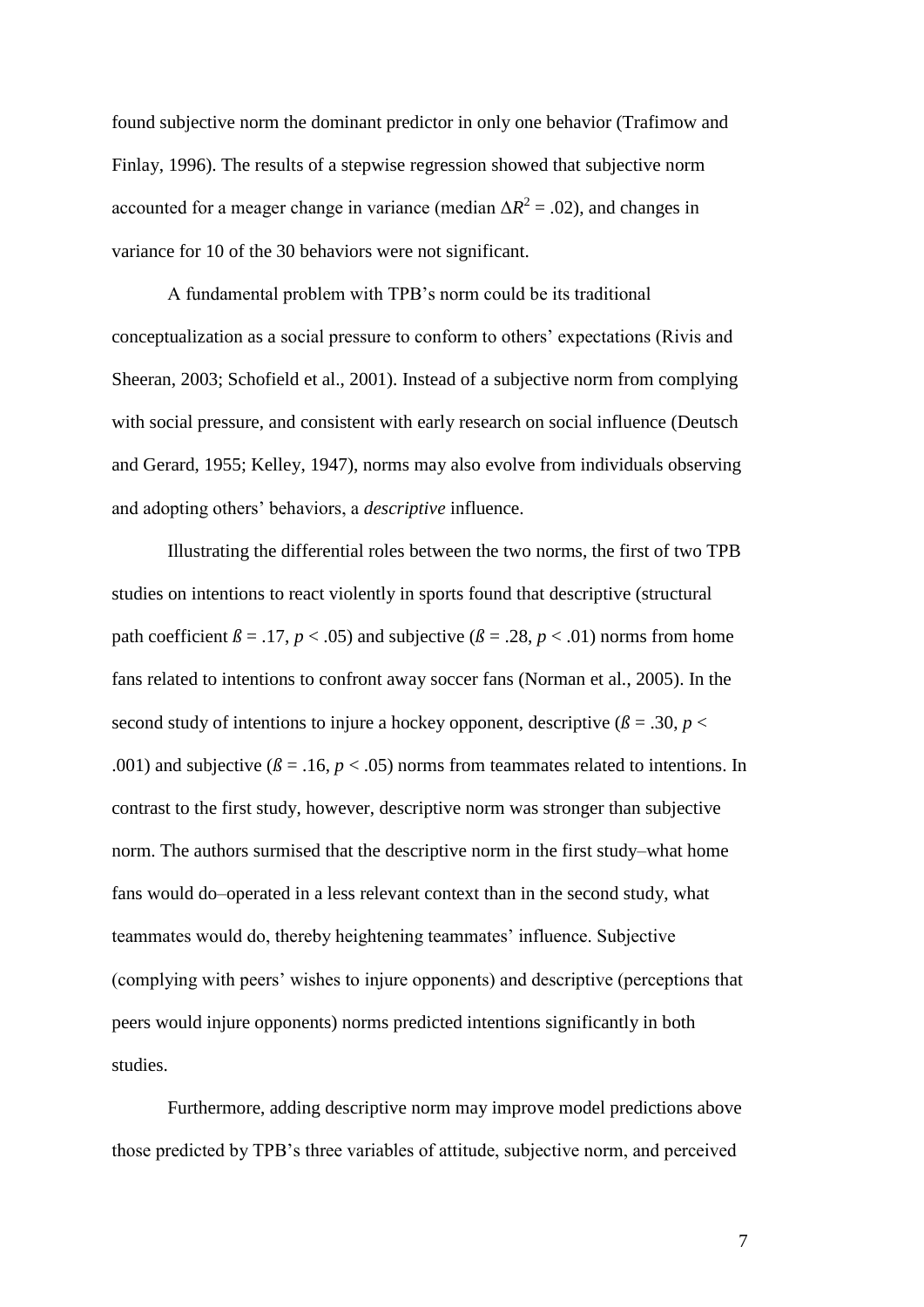behavioral control (Berg et al., 2000; Rivis and Sheeran, 2003). Therefore, in addition to the hypothesized relationship between subjective norm and intended customer loyalty in hypothesis 3,

- **H4:** Descriptive norm relates positively to intended customer loyalty.
- **H5:** A TPB model with descriptive and subjective norms predicts intended customer loyalty better than a model with only subjective norm.

### **2.2 Methodology**

Youth are ardent mobile phone users and are particularly susceptible to social norms influencing their consumer behavior (Martin and Bush, 2000). In order to highlight the roles of different norms with consumer behavior, this research investigates youth"s consumption of and loyalty intentions with mobile phone services. The survey instrument was a questionnaire, where 263 undergraduates in an Australian university self-reported perceptions of their mobile service providers. A facilitator explained the questionnaire and requested only those with mobile phones and active accounts answer the survey. No questions identified individuals, and the facilitator assured students of anonymity.

To reduce order effects, questions were ordered randomly. To reduce scaling effects, all evaluative questions used the same seven-point Likert scale anchored on strongly agree and strongly disagree. The cleaned sample contained 244 records, 116 males and 128 females ranging in age from 18 to 24 years (mean and median  $= 20$ ) years).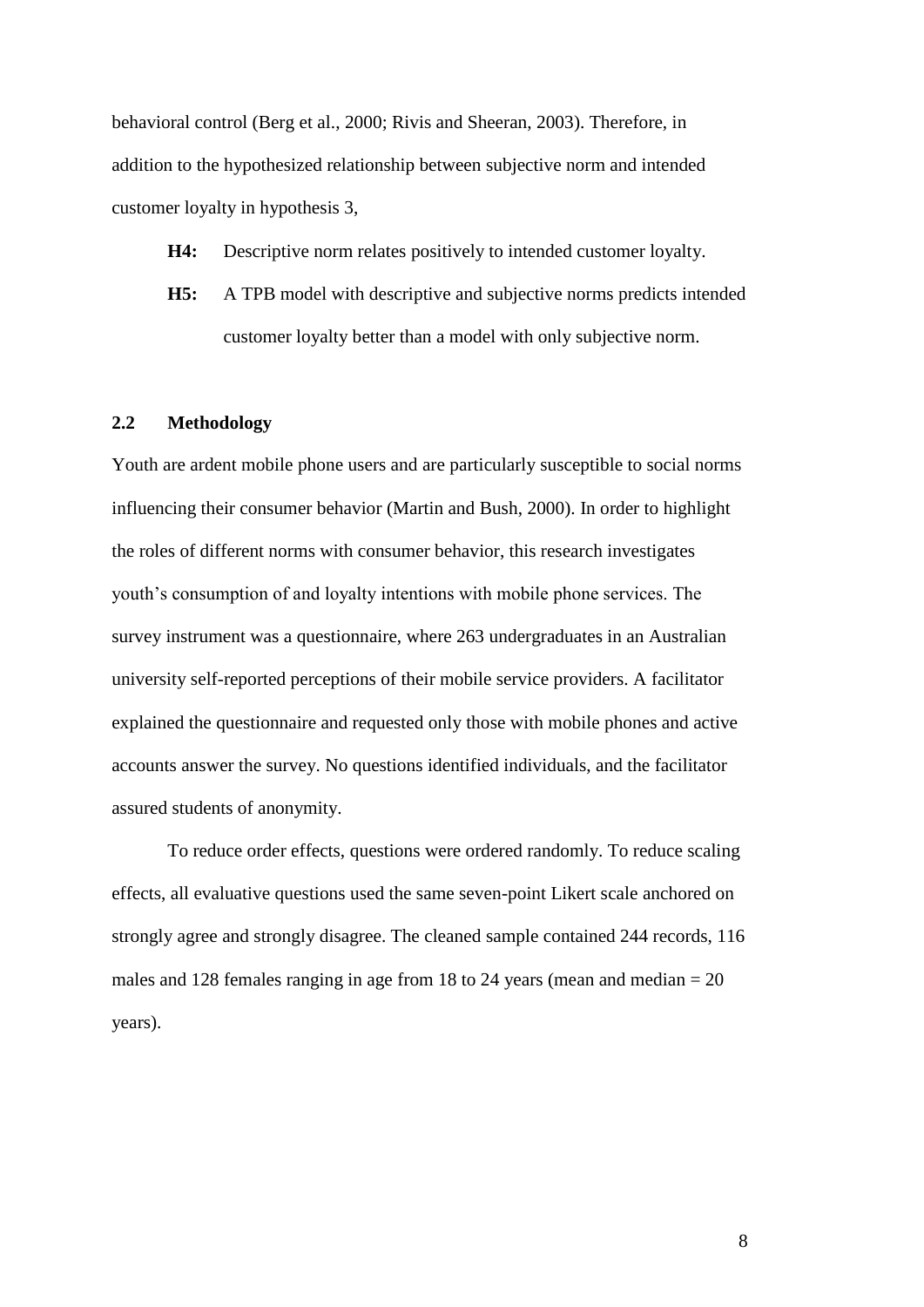#### **2.3 Measures**

The analysis used single items for all variables. Although some researchers favor multi-item variables (Churchill, 1979), single-items can avoid psychometric and scaling problems and can be as good as multi-item measures (Bagozzi, 1984; Bergkvist and Rossiter, 2007). For example, a meta-analysis of 17 studies using single- and multi-item measures of job satisfaction found a mean correlation of .67 between single- and multi-item measures, suggesting the two formats converged and neither format was consistently advantageous (Wanous, Reichers, and Hudy, 1997).

In line with its classic definition, *attitude* was favorableness towards a mobile service provider (Lim and Dubinsky, 2005). *Perceived behavioral control* (PBC) reflected perceived switching costs that deter customers from switching mobile service providers (Bansal and Taylor, 2002). *Subjective norm* was social pressure to choose the same mobile service provider as peers in order to gain their approval, and *descriptive norm* related to how peers' mobile service provider influenced an individual"s choice (Smith et al., 2006). *Intended customer loyalty* was intentions to retain the same mobile service provider rather than switch providers (Chaudhuri and Holbrook, 2001). Testing for collinearity, correlations among attitude, PBC, subjective norm, and descriptive norm ranged from .119 to .439, below the threshold of .9 (Hair et al., 2006). As no collinearity existed, the four variables may serve as independent variables in a regression model.

# **2.4 Results**

Table 1 shows the results of entering descriptive norm after the three core TPB variables in a hierarchical multiple regression. As hypothesized, attitude, PBC, and subjective norm showed a significant positive relationship with intended customer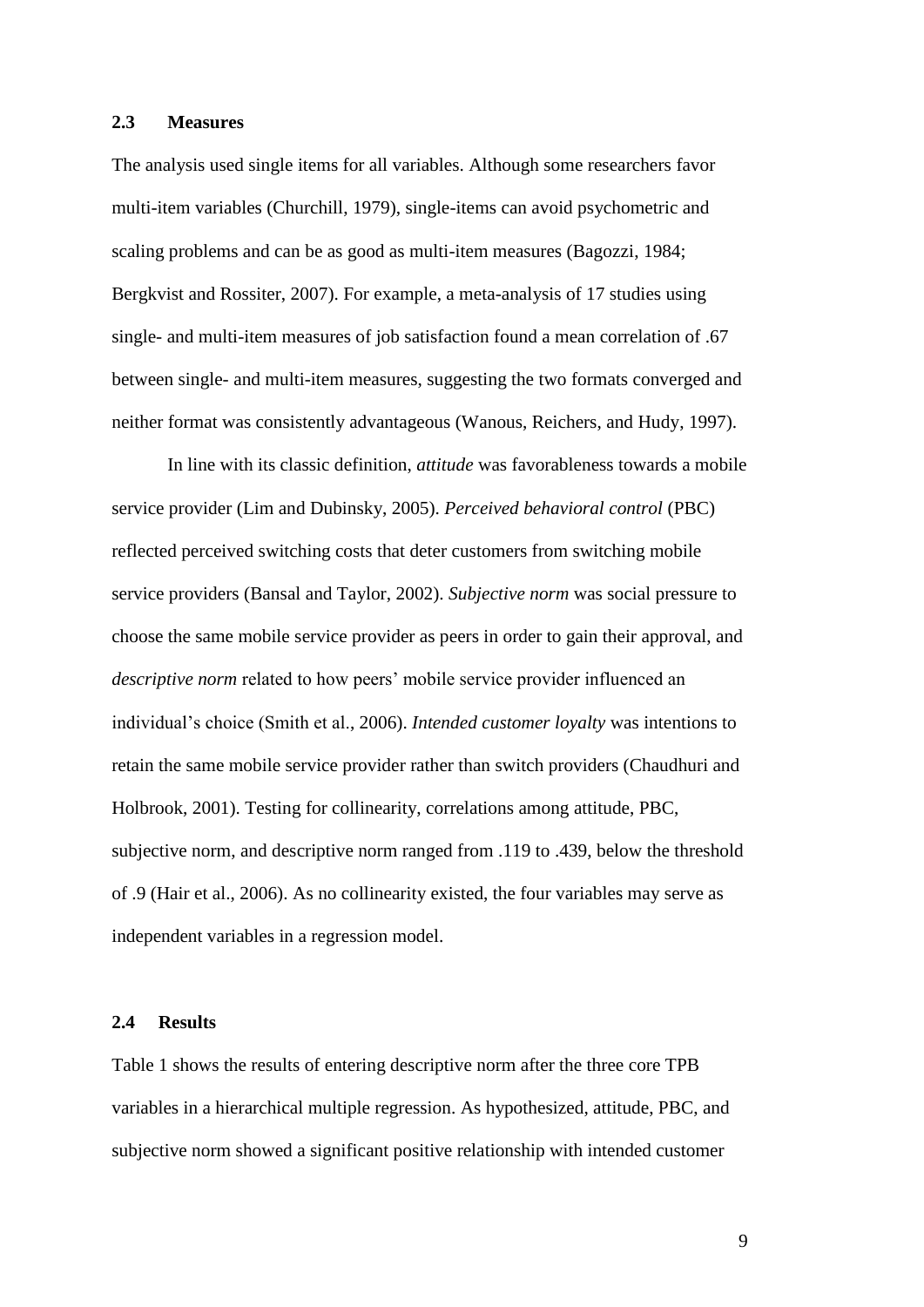loyalty, supporting hypotheses 1 to 3 and TPB"s predictive ability across domains.

Moreover, subjective norm was the strongest determinant of intended loyalty.

Descriptive norm was also positive and significant, supporting hypothesis 4.

However, augmenting the basic TPB model with descriptive norm improved overall model prediction by a mere  $4\%$  ( $\Delta R^2 = .01$ ), providing weak support for hypothesis 5.

Dependent Variable: Loyalty Intentions **Standardized Coefficients, Beta T Sig. Adjusted R**<sup>2</sup> *R 2* Step 1 Attitude 1.229 3.894 < .001 PBC .151 2.727 .007 Subjective Norm .280 4.439 < .001 .236 Step 2 Descriptive Norm .121 2.051 .041 .246

**Table 1: Hierarchical Multiple Regression of Intended Customer Loyalty**

### **2.5 Discussion**

Subjective and descriptive norms traced back to researchers who surmised reference group influence was multi-dimensional (Deutsch and Gerard, 1955; Kelley, 1947). Despite past findings and calls for including descriptive norm as a core TPB predictor (Johnston and White, 2003), this study found that descriptive norm was weak and added little to the predictive efficacy of the model. At least within this context, the three-component TPB model is sufficient in explaining loyalty intentions, and adding descriptive norm makes little difference to the explanations.

Nonetheless, Study 1 results show that two social influences–subjective and descriptive norm–relate to youth. Moreover, a combined subjective and descriptive norm was about twice as strong as attitude and thrice as strong as PBC in relating to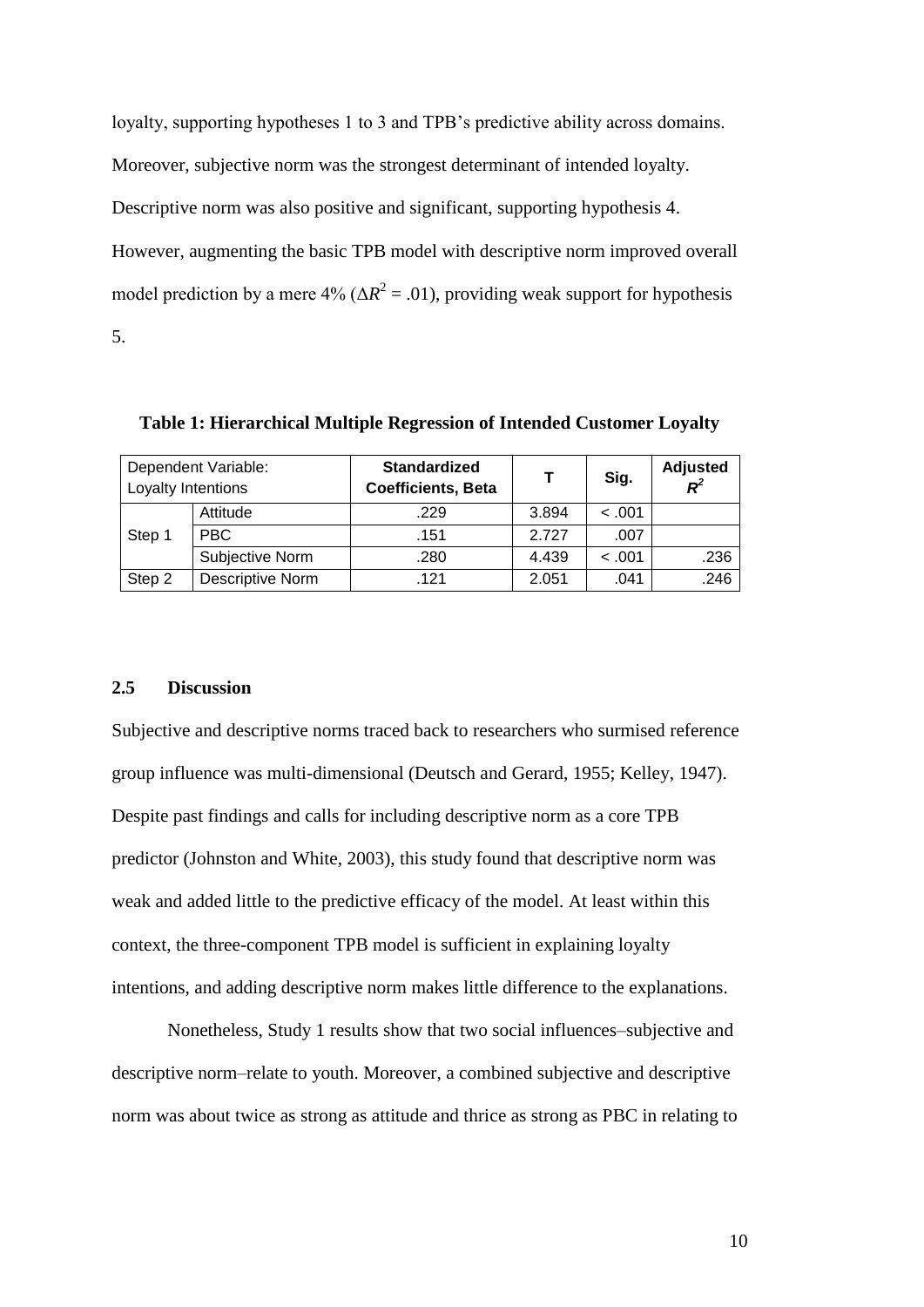intended loyalty. This outcome buttresses the importance of social influences on youth.

That descriptive norm was weaker than subjective norm, and contributed little to model explanations, may be due to consumption characteristics. No previous studies have investigated how these norm-loyalty relationships vary with two consumption characteristics, product enjoyment and product importance. Study 2 helps address this question, and the generalizablity of the Study 1 results, by replicating Study 1 while also considering the moderating influence of these consumption characteristics on norm-loyalty relationships. In contrast to Study 1, which used a convenience sample of Australian undergraduate students, Study 2 tapped a broader population via an intercept survey in Singapore.

# **3. Study 2 – Moderating Influence Of Consumption Characteristics**

Having shown TPB"s social norms as subjective and descriptive in Study 1, Study 2 proposes that as *product enjoyment* increases, subjective norm relates to intended customer loyalty more than descriptive norm does. Two arguments support this contention, particularly within this research"s context of mobile services. First, youth often use mobile phones for hedonic purposes such as sharing jokes, chatting, and playing interactive games (Spero and Stone, 2004). As mobile service providers typically allow people within their networks to communicate at no or low cost (Nelson and Cooper, 2004), youth may worry about peers contacting them less should they use different networks, and hence feel pressure to choose the same networks as their peers. Second, youth may fear that making a wrong brand choice would lead to negative social and psychological consequences (Chaudhuri and Holbrook, 2002; Lachance, Beaudoin, and Robitaille, 2003). Therefore, they may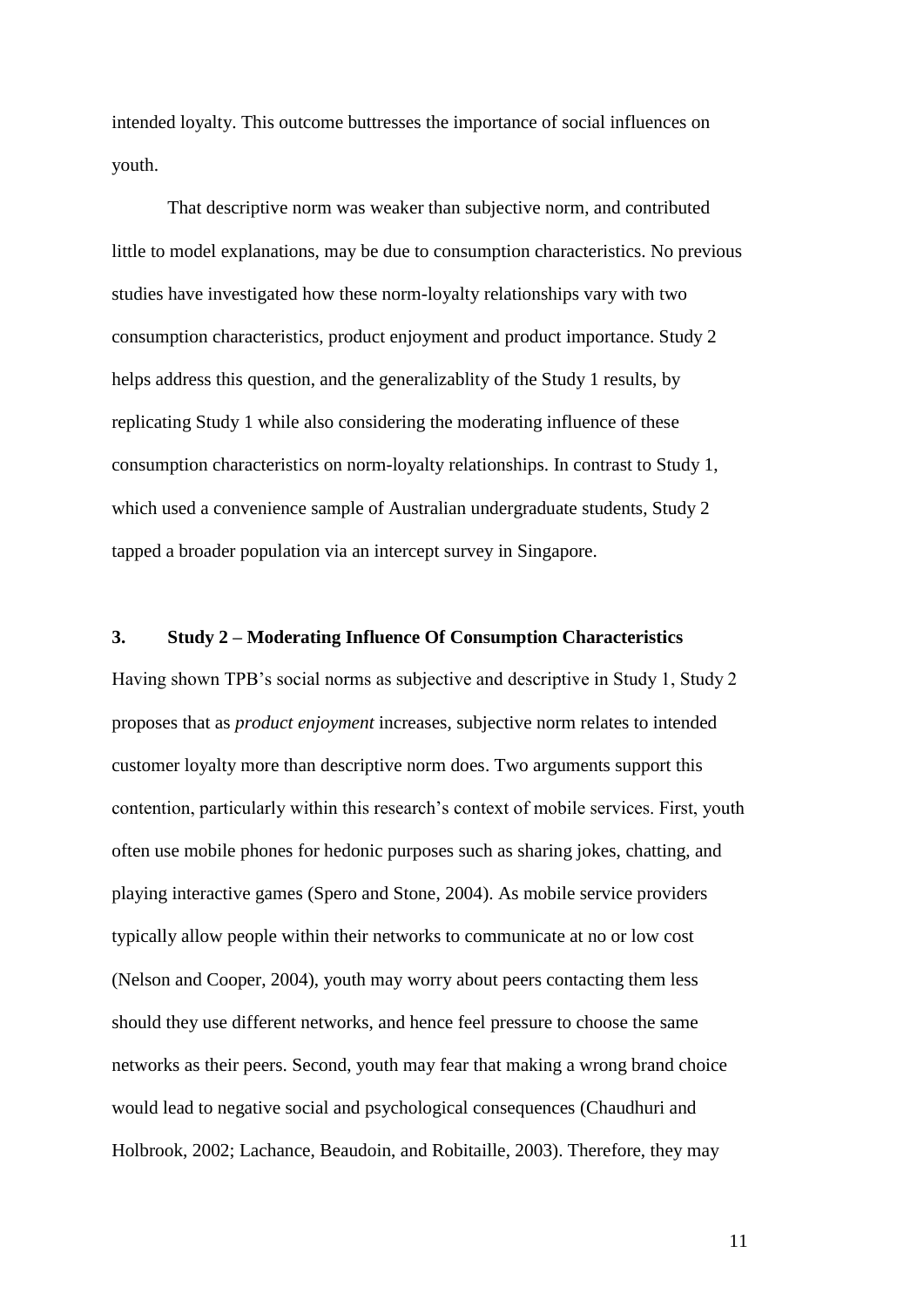prefer the same mobile service providers as their peers, knowing that the selection would be 'right' and approved by their peers. Support for this premise also comes from studies suggesting that consuming products in groups intensifies social influences on behaviors (Dickinger, Arami, and Meyer, 2006; Schofield et al., 2001). When individuals share common activities, such as using mobile phones, they tend to conform to each other"s behaviors. Therefore:

- **H6a:** When enjoyment is high (low), subjective norm relates to intended customer loyalty more (less) positively.
- **H6b:** When enjoyment is high (low), subjective norm relates to intended customer loyalty more (less) than descriptive norm does.

Literature on *product importance* suggests that perceived importance relates positively to customer loyalty. As importance increases, consumers tend to exercise more care in selecting and staying with a chosen brand. Rather than a direct relationship with customer loyalty, this study posits that product importance moderates loyalty. Consumers who perceive products as important tend to associate high risks with purchasing the products (Bloch and Richins, 1983). As a result, they may be sensitive to product information. Extending this argument to norms, consumers who perceive products as important may rely on peers for information– descriptive influence–in order to mitigate risks when selecting a brand.

Resonating with this argument, an experiment involving 60 US undergraduates found that search for product information increased with product importance (Jacoby, Chestnut, and Fisher, 1978). As products became more important, subjects were more likely to seek product information. This sensitivity to,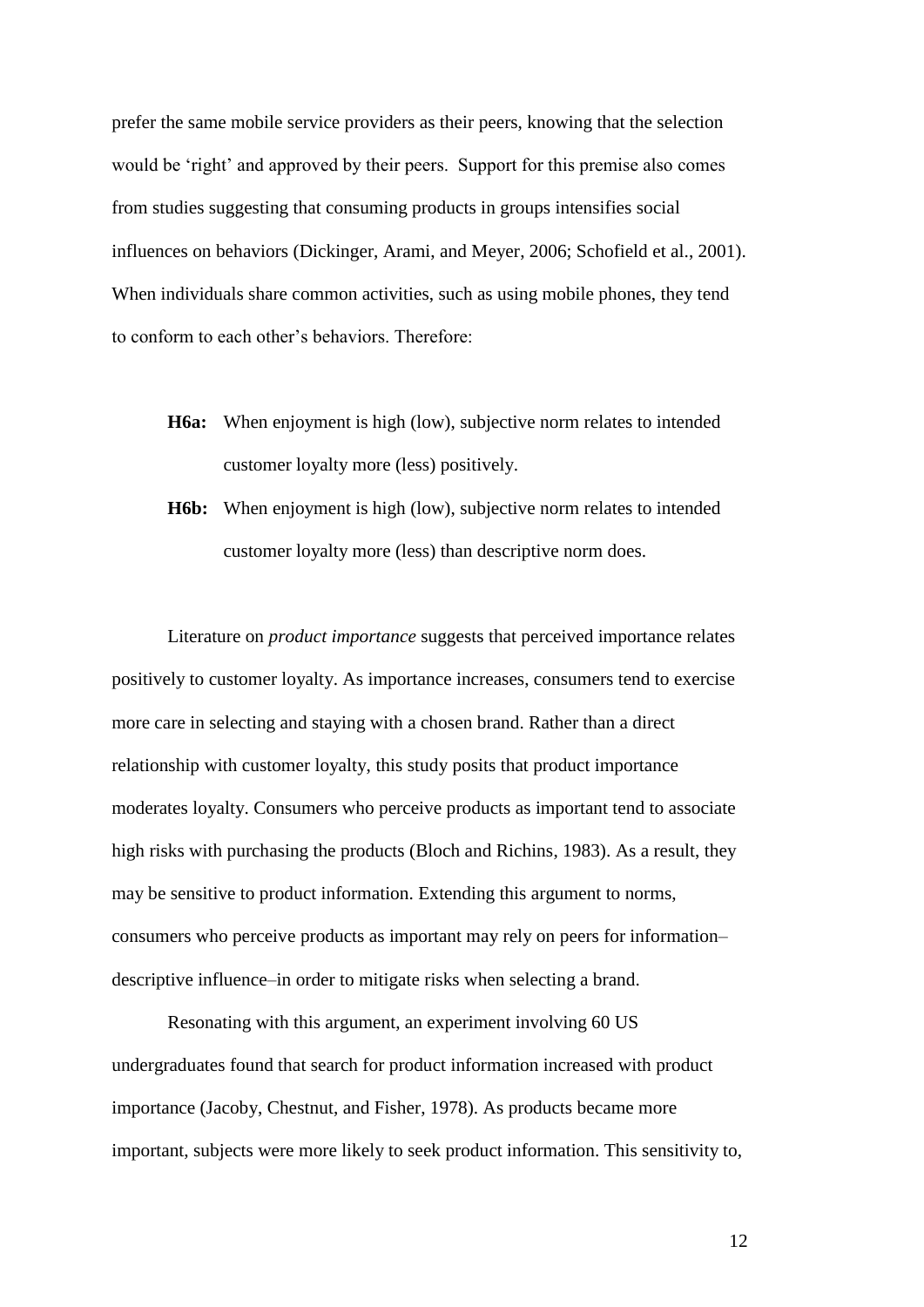and search for, information as product importance increase suggests that consumers should be more concerned learning about and selecting brands by observing others rather than adopting brands to comply with others' approvals.

- **H7a:** When importance is high (low), descriptive norm relates to intended customer loyalty more (less) positively.
- **H7b:** When importance is high (low), descriptive norm relates to intended customer loyalty more (less) than subjective norm does.

### **3.1 Methodology**

Data collection targeted shopping malls in north, east, west, and central Singapore. To improve sampling, interviews at each region took place twice daily, at two train station exits, and over three days. Aided by structured questionnaires, seven trained interviewers approached people at the station exits. Respondents received no reward for participation. The cleaned sample contained 415 records, 216 males and 199 females. Respondents ranged in age from 18 to 28 years (mean  $= 22$  years; median  $=$ 21 years), owned a mobile phone and had an active account.

## **3.2 Measures**

Study 2 used the same measures for attitude, perceived behavioral control (PBC), subjective norm, and descriptive norm as in Study 1. In addition, respondents reported two consumption characteristics. *Product enjoyment* was the extent that respondents enjoyed using the services of their mobile service provider. *Product importance* was how important respondents perceived their mobile phone service to be. Similar to Study 1, correlation tests among the above seven variables (*r* ranged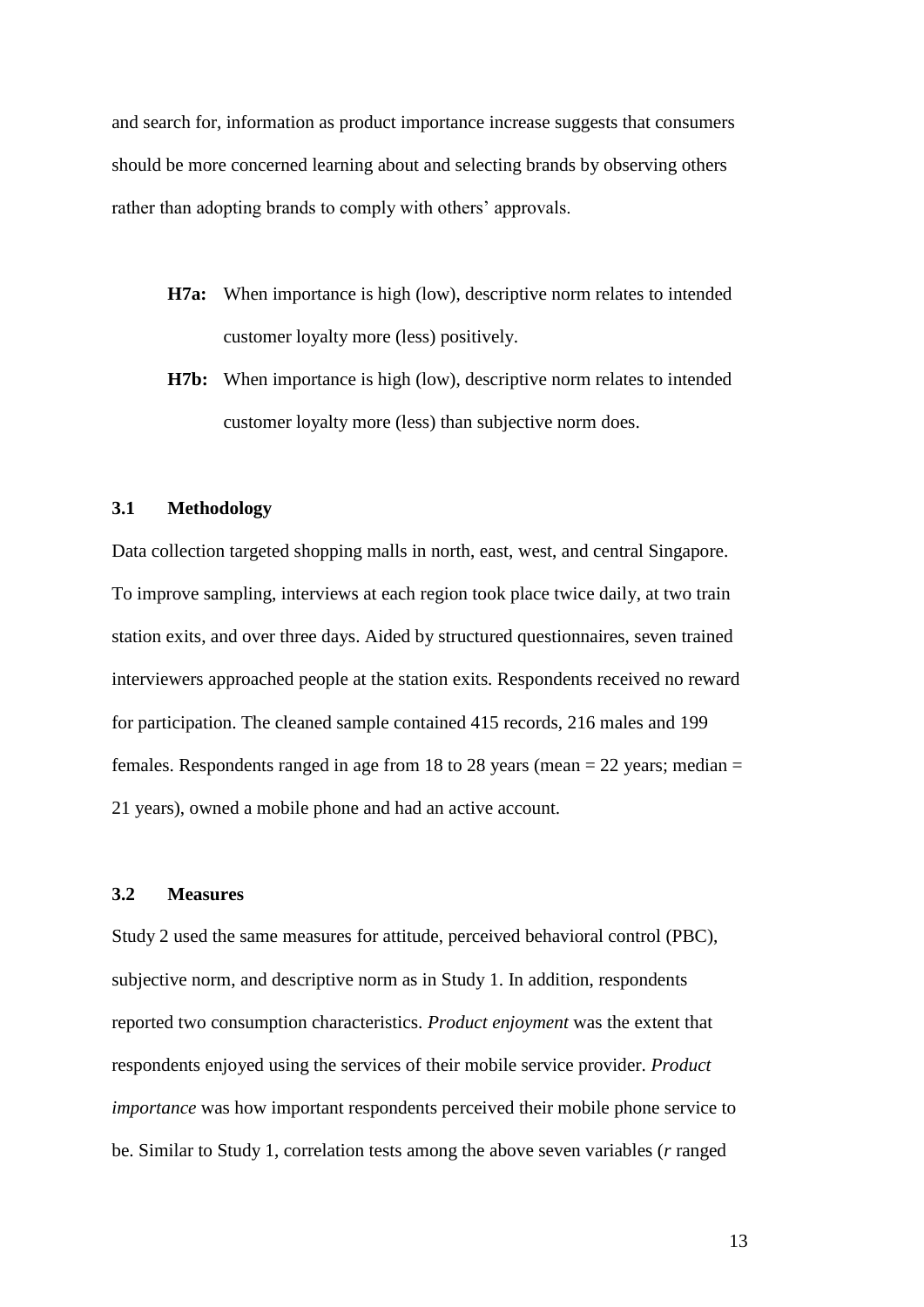from .119 to .484) were below the .9 collinearity threshold (Hair et al., 2006), thereby permitting their use as independent variables for regression.

#### **3.3 Results**

Similar to Study 1, the results in table 2 show all four variables related positively and significantly to intended customer loyalty, further supporting the first four hypotheses. Model prediction improved slightly upon hierarchically entering descriptive norm after the three core TPB variables. This marginal improvement  $(\Delta R^2$ adjusted = 3%), about the same as Study 1, affirmed that descriptive norm was a poor additional predictor of the model. Hence, support for hypothesis 5 was weak.

| Dependent Variable:<br>Loyalty Intentions |                  | <b>Standardized</b><br><b>Coefficients, Beta</b> | Т     | Sig.   | <b>Adjusted</b> |
|-------------------------------------------|------------------|--------------------------------------------------|-------|--------|-----------------|
| Step 1                                    | Attitude         | .345                                             | 8.183 | < .001 |                 |
|                                           | <b>PBC</b>       | .136                                             | 3.367 | .001   |                 |
|                                           | Subjective Norm  | .229                                             | 4.397 | < .001 | .373            |
| Step 2                                    | Descriptive Norm | .145                                             | 2.908 | .004   | .386            |

**Table 2: Hierarchical Multiple Regression on Intended Customer Loyalty**

To investigate the moderating influence of consumption characteristics on norm-loyalty relationships, the sample was divided into terciles on product enjoyment and importance. Similar to other studies, the first and third terciles represented low and high conditions, while the middle tercile was discarded (Price, Nir, and Cappella, 2006; Schofield et al., 2001). For each sub-sample, multiple regressions using the model in Figure 1 yielded the results in table 3.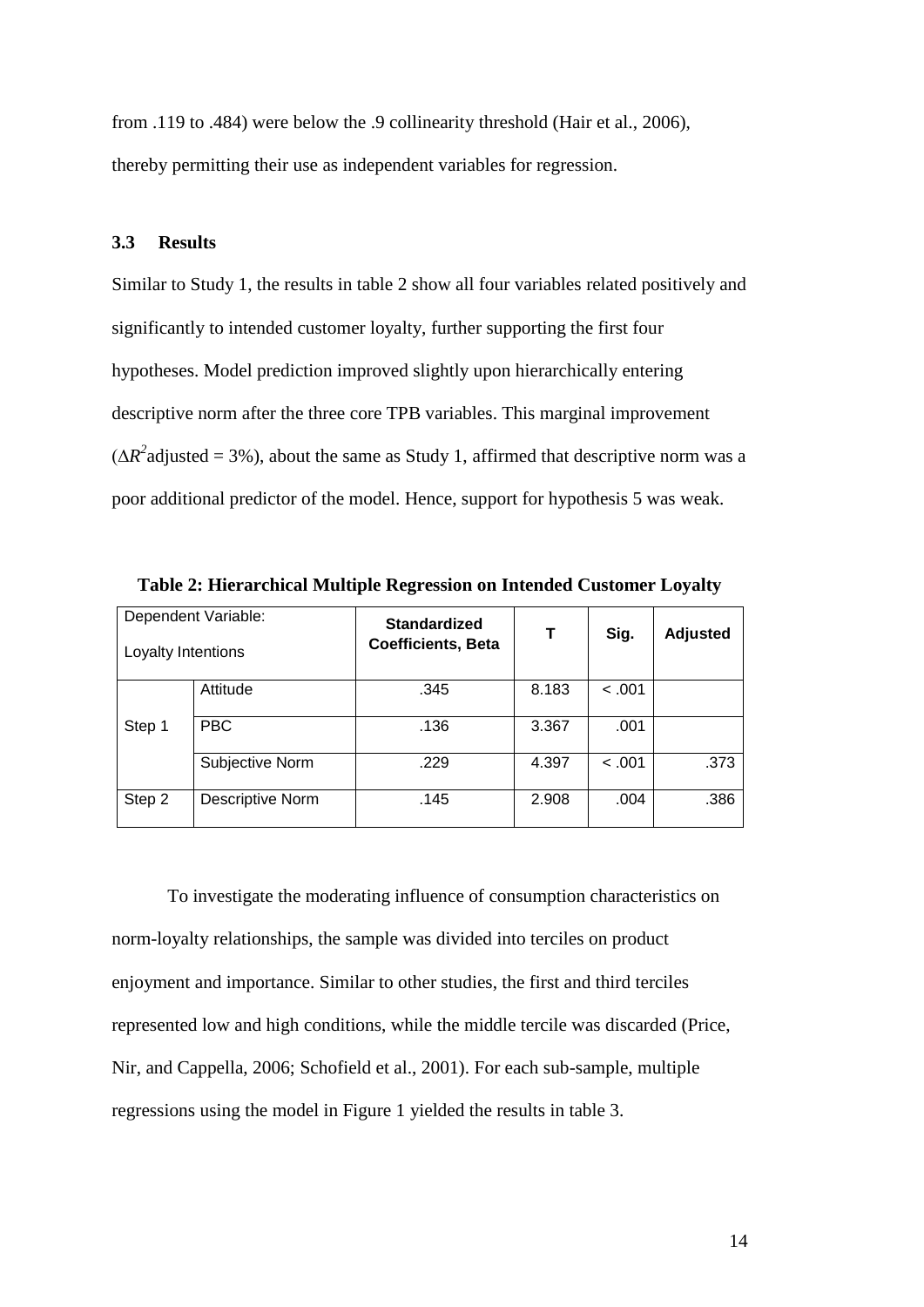As table 3 shows, subjective norm related to intended loyalty significantly with high, but not low, product enjoyment. This finding supports hypothesis 6a. Table 3 also indicates that with high enjoyment, subjective norm related to intended loyalty more than descriptive norm did. Conversely, with low enjoyment, descriptive norm was stronger, hence supporting hypothesis 6b. The results, however, rejected hypotheses 7a and 7b. Descriptive norm was insignificant with low and high product importance.

| Dependent<br>Variable: | <b>Standardized Coefficients, Beta</b> |                  |            |            |  |
|------------------------|----------------------------------------|------------------|------------|------------|--|
|                        | High<br>Low                            |                  | Low        | High       |  |
| Loyalty Intentions     | <b>Enjoyment</b>                       | <b>Enjoyment</b> | Importance | Importance |  |
|                        | .379,                                  | .343,            | .269,      | .344,      |  |
| Attitude               | p < .001                               | p < .001         | p < .001   | p < .001   |  |
|                        | $-0.024$ ,                             | .248,            | .163,      | .179,      |  |
| <b>PBC</b>             | $p = .757$                             | p < .001         | $p = .027$ | $p = .02$  |  |
|                        | .152,                                  | .295,            | .312,      | .138,      |  |
| Subjective Norm        | $p = .108$                             | $p = .001$       | $p = .001$ | $p = .175$ |  |
|                        | .179,                                  | .063,            | .102,      | .129,      |  |
| Descriptive Norm       | $p = .049$                             | $p = .460$       | $p = .249$ | $p = .185$ |  |

**Table 3: Moderating Influence of Consumption Characteristics (Sub-Samples)**

# **3.4 Discussion**

Study 2 found that with increasing enjoyment, subjective norm related to intended loyalty more than descriptive norm did. As enjoyment increased, youth were probably under more social pressure to adopt the same mobile service providers as their peers. As hypothesized, the increased social pressure may come from youth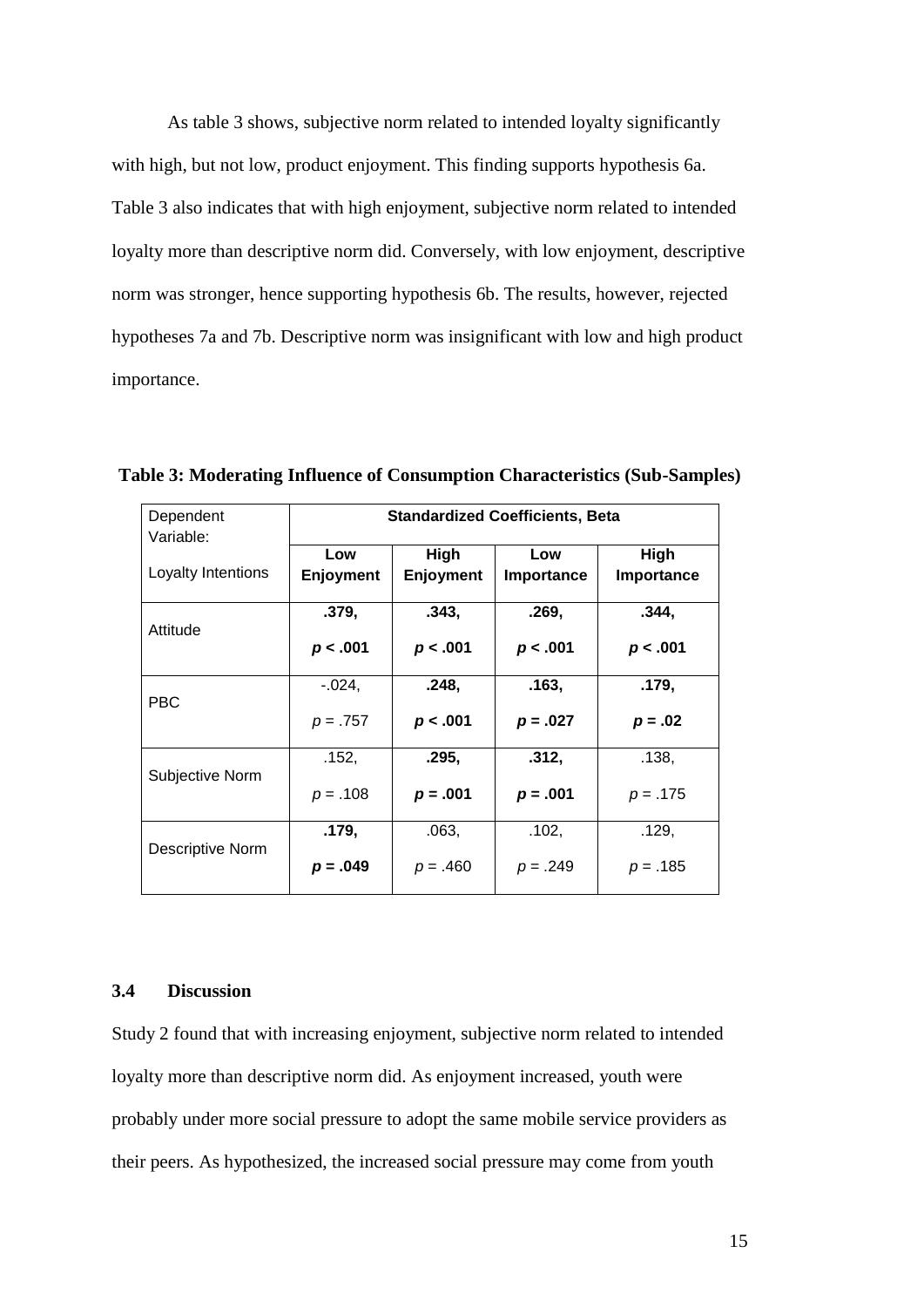fearing that choosing different mobile service providers would alienate them from their peers and lead to negative psychological repercussions. This argument may also explain the strong and significant PBC with high enjoyment, but not with low enjoyment. For the same reasons that pressured youth into using the same mobile service provider, high-enjoyment youth might perceive high switching barriers when contemplating switching to mobile service providers different from their peers.

In contrast, subjective norm was weak, but descriptive norm was strong with low product enjoyment. Consistent with the above arguments, PBC was also weak and insignificant with low enjoyment. A possible explanation may be that with low enjoyment, youth use mobile phones for utilitarian purposes such as to stay in contact or for emergencies. With low rather than high product enjoyment, youth may be concerned with seeking information from their peers – hence strong descriptive norm – to guide their brand selection.

The results with product importance as a moderator were partially contrary to expectations. Product importance did not moderate descriptive norm as descriptive norm was insignificant with both low and high importance. An explanation may be the research context–youth. Youth tend to use mobile services for hedonic rather than utilitarian purposes (Lee and Murphy, 2006). As a result, they may be concerned with how much they enjoy using mobile services, but not with how important the services are. This explanation may also account for subjective norm"s significance at low importance. At low importance and high enjoyment, peer pressure may drive youth"s loyal intentions.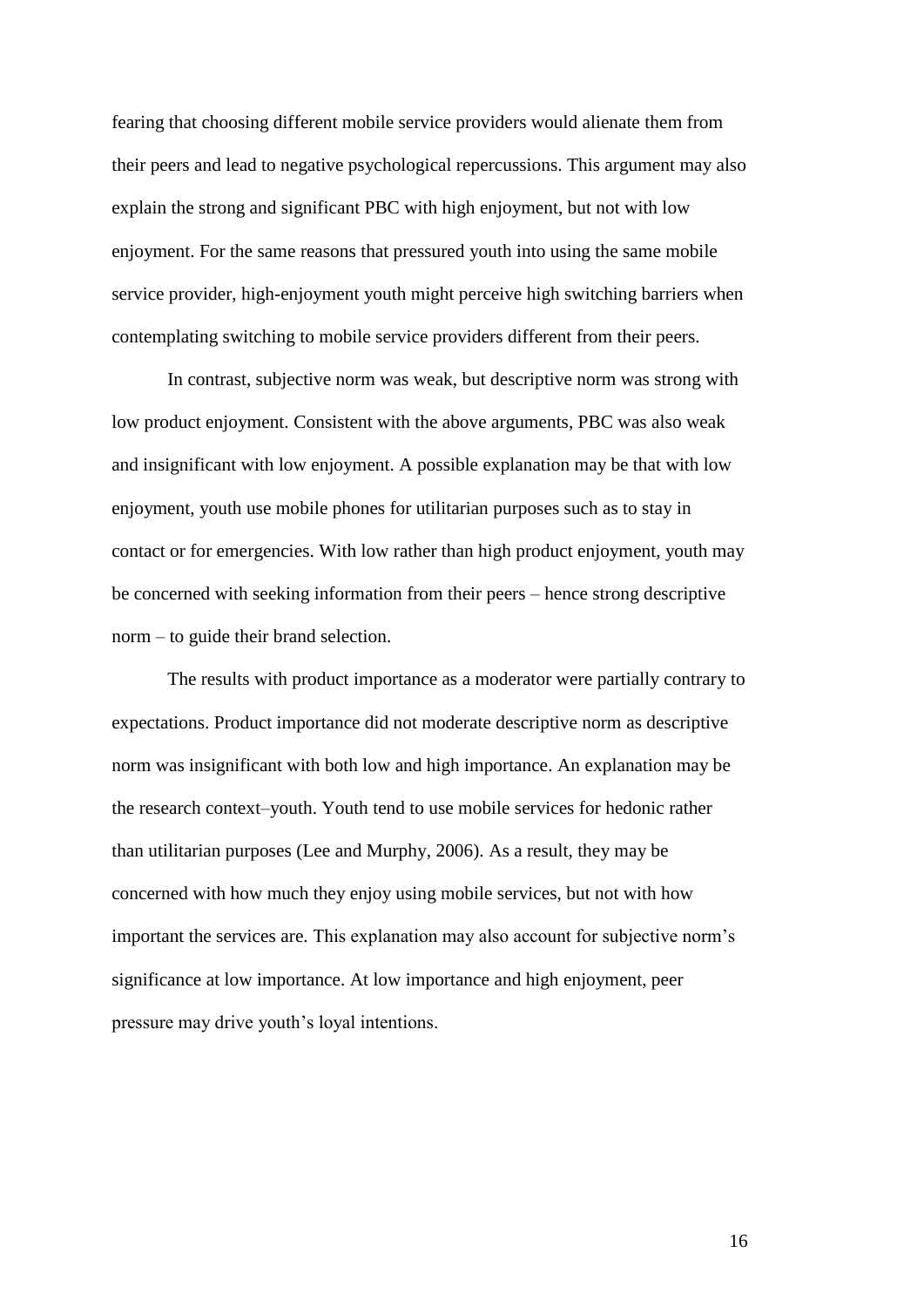# **4. Conclusions**

Across both studies, the results aligned with research supporting the predictive ability of the Theory of Planned Behavior. Furthermore, in both studies descriptive norm showed a significant relationship with intended customer loyalty. However, augmenting the three-variable–attitude, perceived behavioral control, and subjective norm–TPB with descriptive norm made little improvement to overall predictive efficacy. This outcome supports the robustness of the original three-component TPB structure. The similar results across the two studies suggest generalizability beyond youth and customer loyalty.

Accounting for the moderating influence of product enjoyment, however, revealed that subjective and descriptive norms behaved differently as product enjoyment varied. Subjective norm was strong with high product enjoyment, whereas descriptive norm was strong with low enjoyment. This suggests that rather than augmenting subjective norm with descriptive norm, as proposed by some researchers (Johnston and White, 2003; Sheeran and Orbell, 1999), descriptive norm should replace subjective norm depending on the context. This research proposes that subjective norm may suit contexts where social pressure is likely in consumer decisions, while descriptive norm is for contexts where information search is important. The former may suit hedonic applications, whereas the latter may suit utilitarian applications. Not accounting for the hedonic versus utilitarian nature of the context could help explain meta-analyses where subjective norm was the weakest of TPB"s three predictors (Conner and Armitage, 1998; Farley, Lehmann, and Ryan, 1981).

Another contribution of this study is the role of consumption characteristics with dual social norms and intended customer loyalty. As the significance of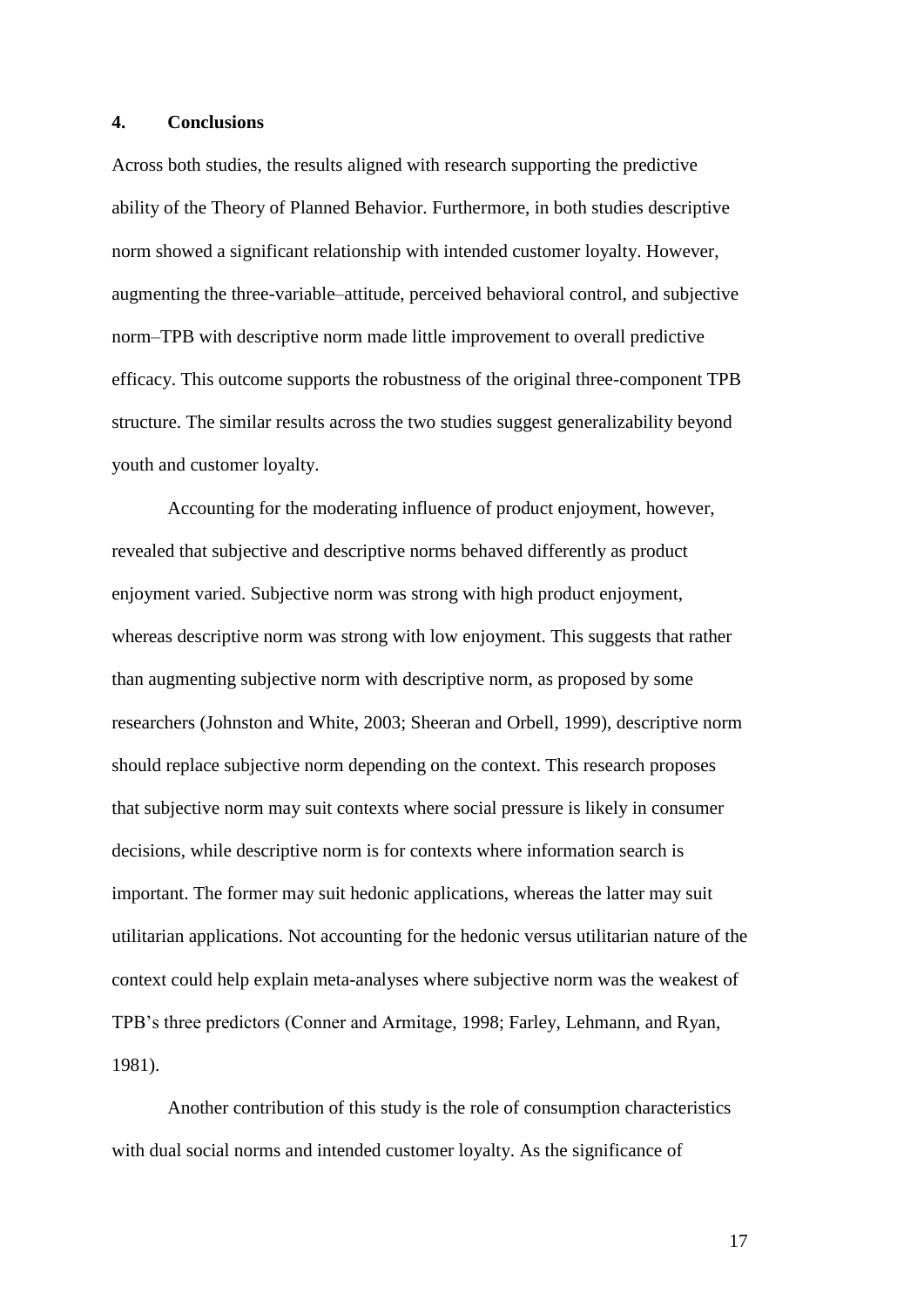subjective versus descriptive norm varied with product importance and enjoyment, subjective and descriptive norms have different psychological underpinnings depending on consumption behaviors or contexts. Sweeping conclusions on norms without considering consumption characteristics would yield an incomplete picture, resulting in misleading conclusions and ineffective managerial applications.

This research also has managerial benefits, as insights into how reference groups influence consumer behavior will help marketers develop strategies for youth in different countries. Overall, the findings support the importance of social norms with youth's intended loyalty. Mobile service providers have peer-based initiatives such as incentives for calls between "buddies" on the same network (Nelson and Cooper, 2004) and tariff discounts around school hours (Pawsey and Mendez-Villamil, 2004). The providers should expand their peer-based services to cement social bonds and influence their mutual choice of mobile service providers.

As the significance of subjective and descriptive norms differs with consumption characteristics, mobile service providers should segregate how they reach youth through their peers. For example, as subjective norm is strong with high enjoyment, marketing messages focusing on the fun aspects such as mobile games may help pressure youth into using the same provider. Likewise, as descriptive norm is strong with low enjoyment, mobile service providers could reach such youth by providing information on functional features.

In summary, varying norm-loyalty relationships as consumption characteristics change implies that mobile service providers may find difficulties reaching youth via a blanket marketing strategy. They should tailor unique approaches in areas such as advertising media, pricing structures, or sub-brands for each youth segment.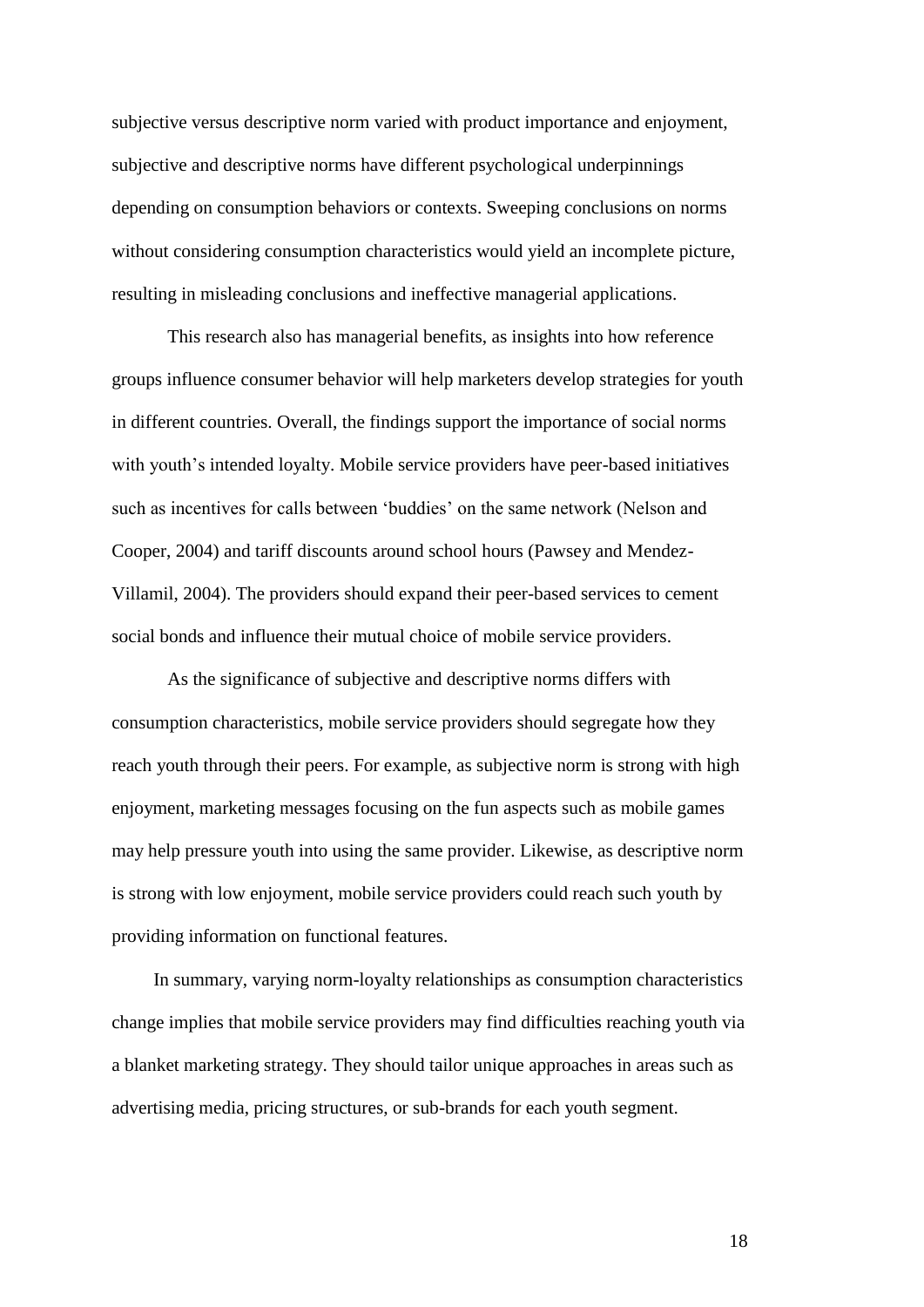#### **4.1 Future Research**

Future research could address several limitations of this study. First, the study failed to consider if youth acted on their intentions. A longitudinal approach to relate actual behavior to intentions could test this extended model. Also, the strong subjective norm in both studies may be due to surveying just youth. Future research should consider age as a moderator of norm-loyalty relationships. Researchers could also consider other moderating consumption characteristics such as relationship duration and hedonic versus utilitarian products. Studies suggest that these characteristics relate directly to customer loyalty (East, Lomax, and Narain, 2001), and future researchers could test whether they moderate norm-loyalty relationships.

Studies indicate that the strength of TPB"s norm changes with the types and relevance of referents (Holtz and Miller, 1985). Questions remain how different referent types, such as families or peers, exert different norms, and how consumption characteristics moderate these norms and loyalty. For example, for products that are important to a family, are family members more likely to exert influence via pressure or through their overt behaviors? Another future research avenue is the impact of network effects on norm-loyalty relationships. Research suggests a network"s value increases with its size, thereby leading to more people adopting the network (Katz and Shapiro, 1985). For mobile services, the size of a customer"s contact group as well as contact frequency may relate to loyalty. Hence, a related question is how group size and contact frequency moderate norm-loyalty relationships.

Last, the studies took place in Singapore's collectivistic Eastern culture and Australia"s individualistic Western culture (Hofstede, 2001). This research did not consider cultural factors, or how interactions among cultural factors and consumption characteristics could moderate norm-loyalty relationships. Considering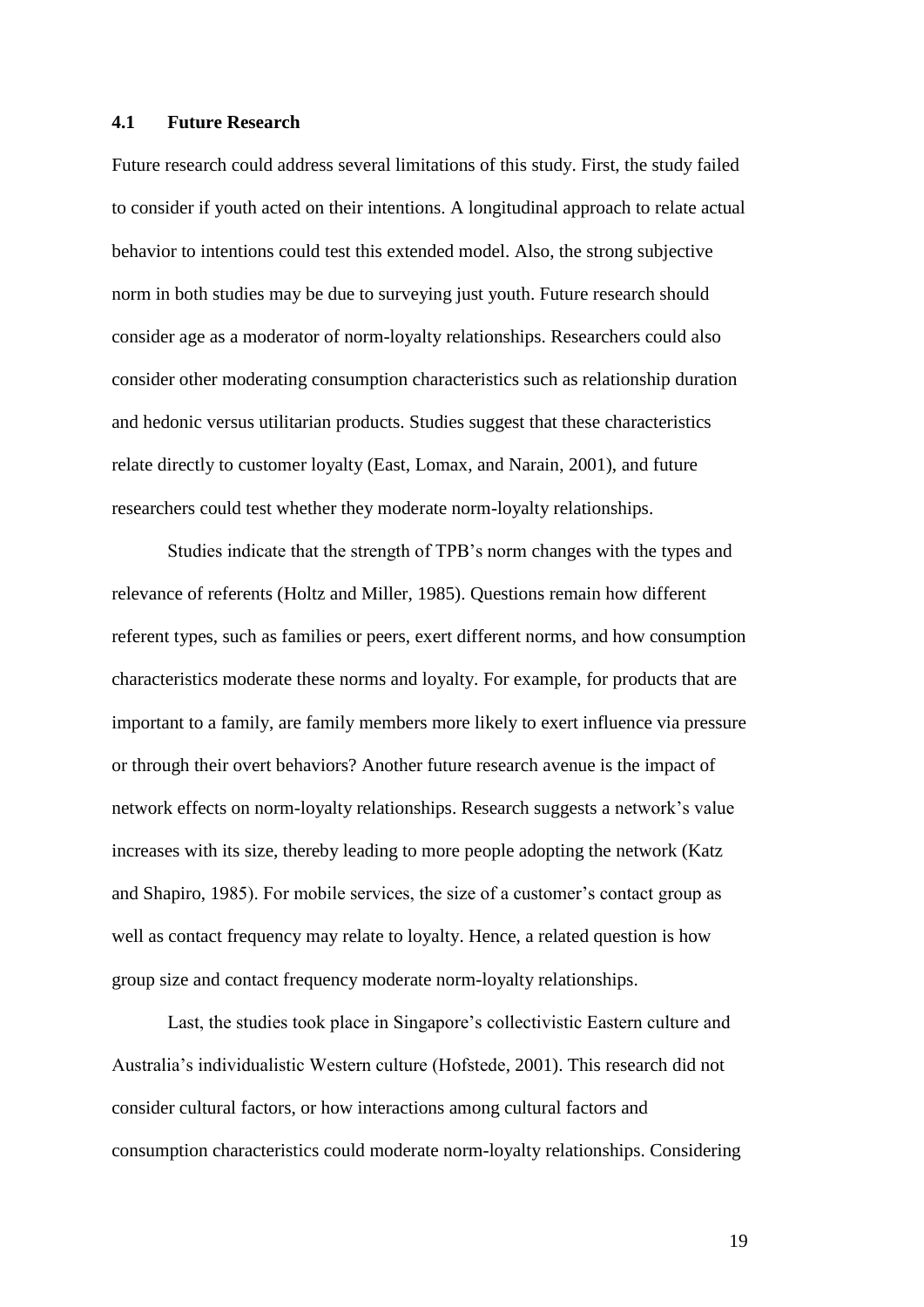cultural settings could further researchers" understanding of the relationships among norms, consumption characteristics, and customer loyalty.

#### **Managerial Implications and Applications**

This study"s findings of significant subjective and descriptive norms underpin the importance of social influences on consumer behavior, particularly with youth. As consumers, youth are susceptible to peer influence. Peers are a key agent in youth"s consumer socialisation, the process by which they develop consumer-related skills, knowledge, and attitudes (Moschis and Churchill, 1978).

Within this study"s context, youth are an important growth market for mobile service providers, who face saturated market conditions (Kydd, 2005; Landor, 2003). Hence, mobile firms should focus their youth marketing on peer networks. For example, as youth use mobile services to develop a sense of belonging and maintain a good image with their peers (Aoki and Downes, 2003; Wilska, 2003), marketing messages could play up the negative psychological impacts of being excluded from social gatherings should youth use a network different from their peers. Mobile service providers should expand their peer-based services to cement social bonds and influence youth's mutual choice of mobile service providers.

Further, products and brands should reach youth through youth-dominated media such as online social networks (e.g., Facebook and MySpace). Reaching youth through cyberspace would also help mobile firms discover what youth bloggers and social networks say about their products or brands. Products and brands should also consider aligning with emerging social networks focused on mobile phones such as www.moko.mobi and www.bluepulse.com.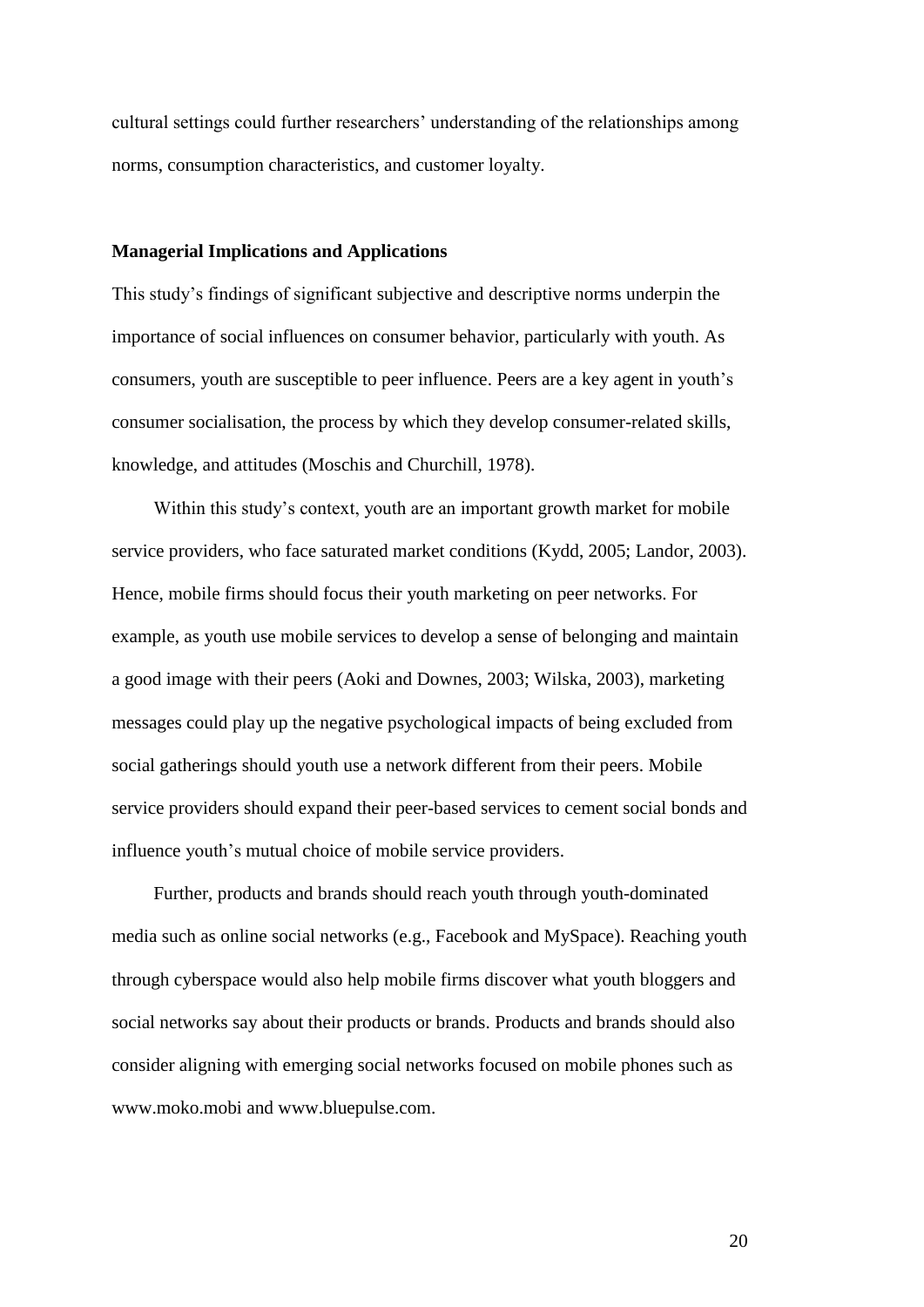As the significance of subjective and descriptive norms differ with consumption characteristics, firms targeting youth should rely on different norms depending on whether their products or brands serve utilitarian or hedonic purposes. As this study"s findings indicate, subjective norm is strong with high but not low enjoyment. Hence, marketing messages focusing on fun and enjoyment with peers may help pressure youth"s brand choice of hedonic products. Likewise, as descriptive norm is strong with low enjoyment, utilitarian products or brands could reach youth by providing information on functional features. When youth view a product as serving utilitarian needs, peer pressure is less pertinent to brand decisions. Instead, youth may rely on information or advice from their peers. This suggests the importance of garnering positive word-of-mouth through peer networks to promote utilitarian products or brands.

With mobile services, while utilitarian voice communication remains an important function, youth tend to use mobile services for hedonic purposes such as downloading music and ringtones, and swapping jokes (Lee and Murphy, 2006; Wilska, 2003). Mobile firms should introduce hedonic applications such as interactive games and fun content downloads to spur sales to youth.

In summary, varying norm-loyalty relationships as consumption characteristics change implies that companies, including mobile service providers, may find difficulties reaching youth via a blanket marketing strategy. Recognizing the differences between utilitarian and hedonic products, they should tailor unique approaches in areas such as advertising media, pricing structures, or applications for each youth segment. Although the mobile services market is not currently mature enough to identify long term brand loyalty trends, capturing today"s youth market may produce enduring benefits for providers. Understanding youth's brand loyalty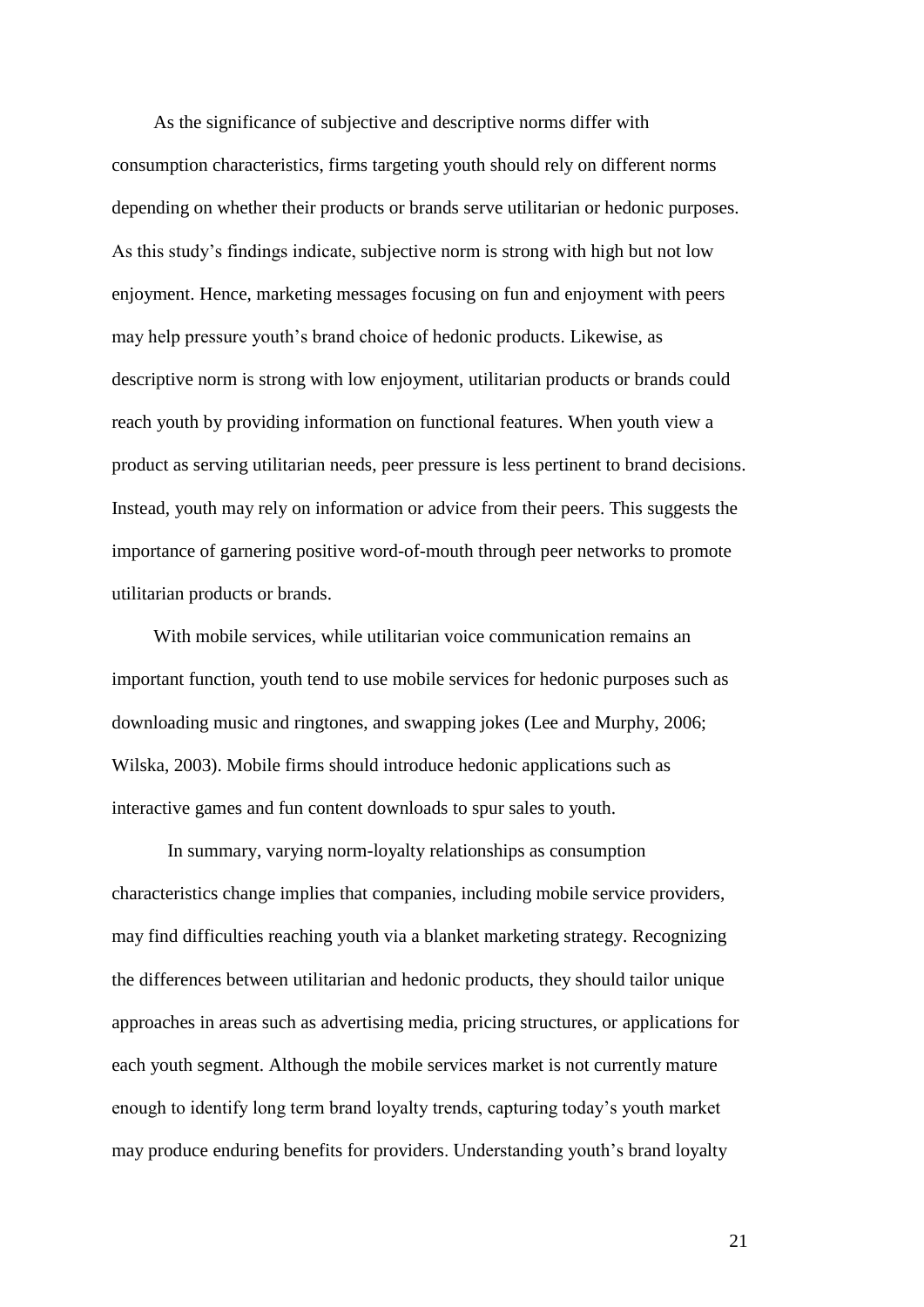behavior would help businesses develop sustainable retention strategies over customer lifetime.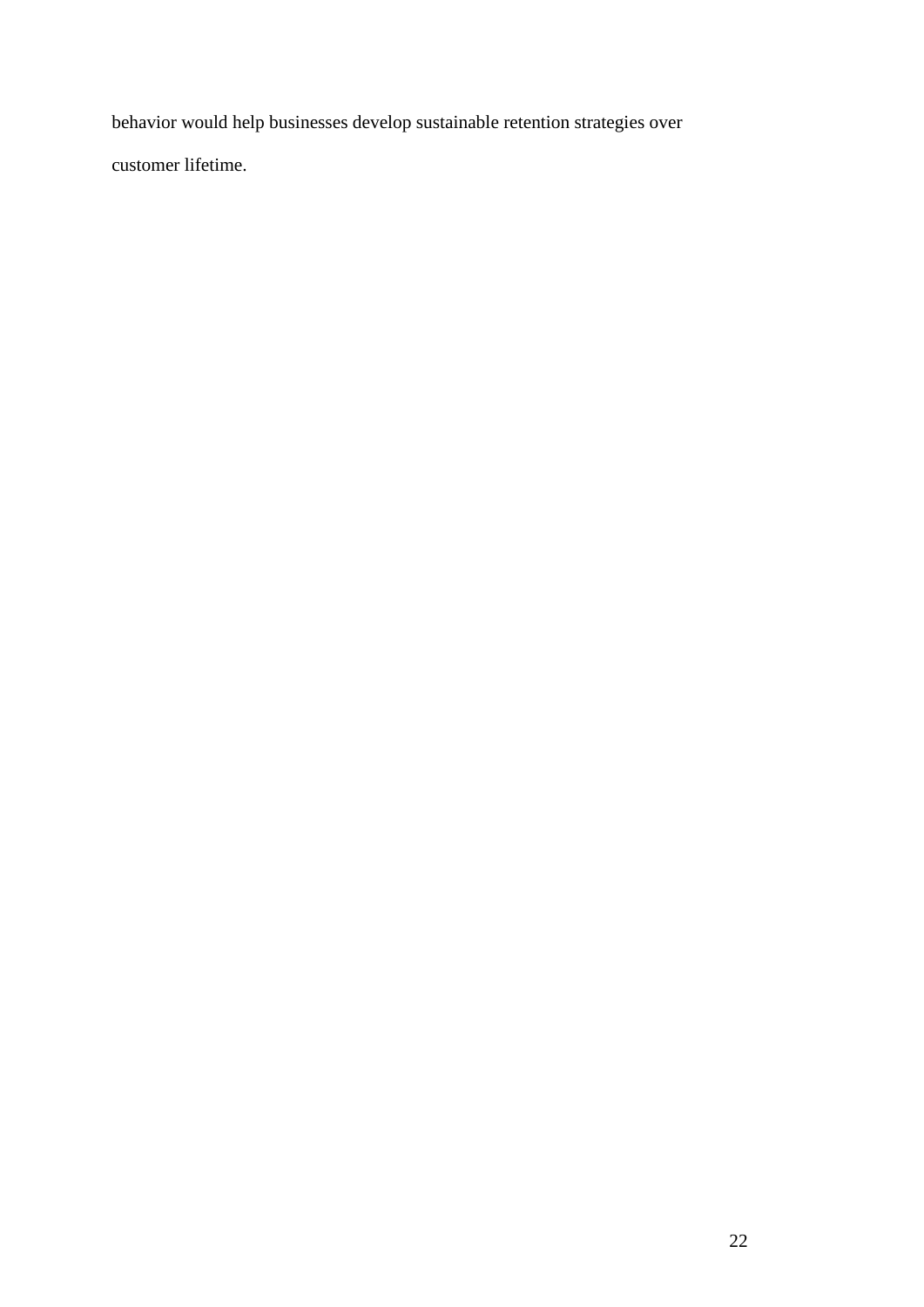### **References**

- Ajzen, I. (1991), "The Theory of Planned Behavior", *Organizational Behavior and Human Decision Processes*, Vol. 50 No. 2, pp. 179-211.
- --- (2001), "Nature and Operation of Attitudes", *Annual Review of Psychology*, Vol. 52, pp. 27-58.
- --- (2002), "Residual Effects of Past on Later Behavior: Habituation and Reasoned Action Perspectives", *Personality & Social Psychology Review*, Vol. 6 No. 2, pp. 107-22.
- Amine, A. (1998), "Brand Loyalty, Product Importance and Consumer Expertise: Some Empirical Evidence about Their Relationships", in *New Developments and Approaches in Consumer Behaviour Research*, ed. I. Balderjahn, C. Mennicken and E. Vernette, London, UK: MacMillan Press, pp. 69–84.
- Armitage, C. J. and Conner, M. (2001), "Efficacy of the Theory of Planned Behaviour: A Meta-Analytic Review", *British journal of social psychology*, Vol. 40, pp. 471-99.
- Aoki, K., and Downes, E. J., 2003, "An Analysis of Young People's Use of and Attitudes toward Cell Phones", *Telematics and Informatics*, Vol. 20 No. 4, pp. 349–364.
- Bagozzi, R. P. (1984), "Expectancy-Value Attitude Models an Analysis of Critical Measurement Issues", *International Journal of Research in Marketing*, Vol. 1 No. 4, pp. 295-310.
- Bansal, H. S. and Taylor, S. F. (2002), "Investigating Interactive Effects in the Theory of Planned Behaviour in a Service-Provider Switching Context", *Psychology and Marketing*, Vol. 19 No. 5, pp. 407-25.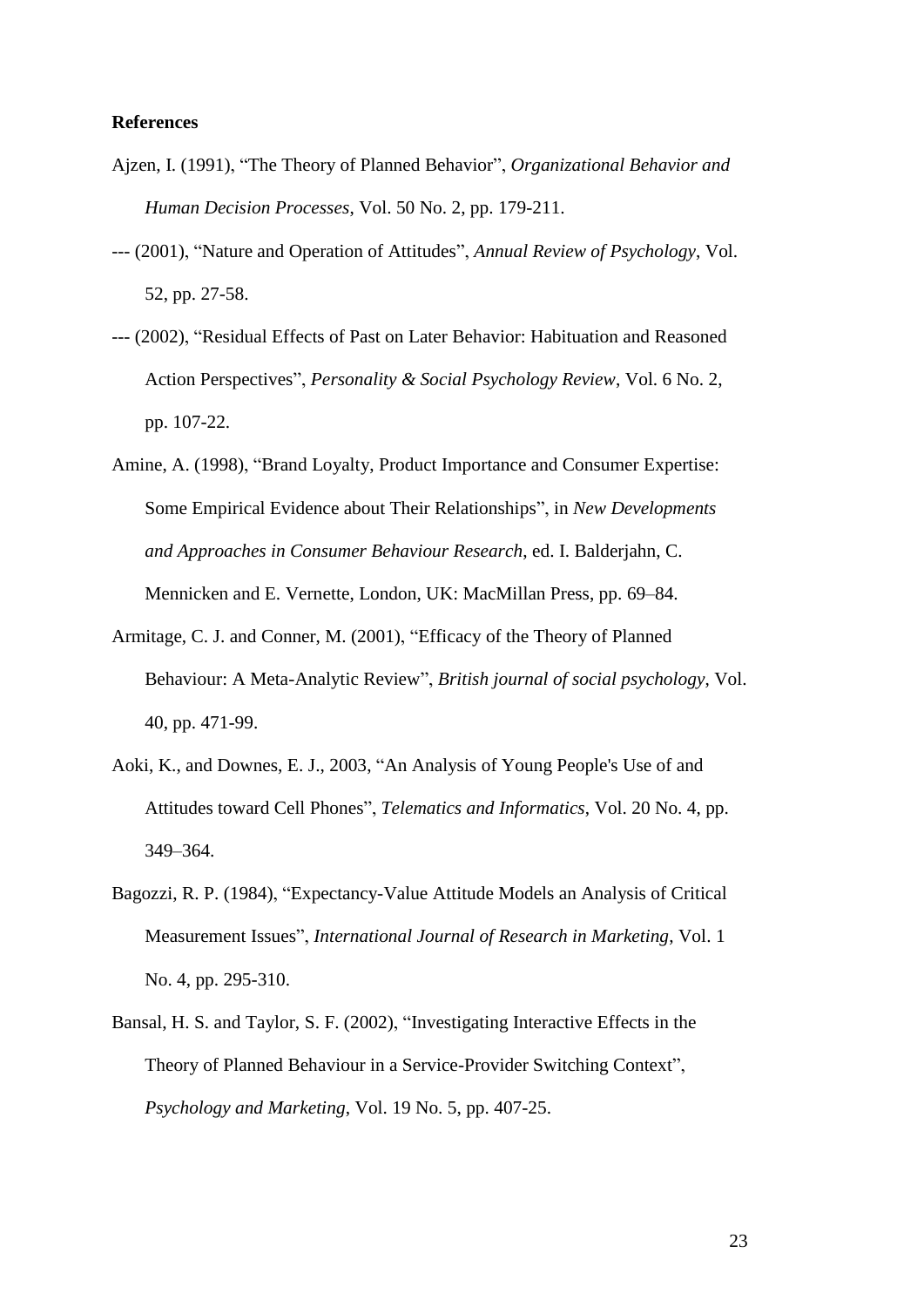- Berg, C., Jonsson, I., and Conner, M. (2000), "Understanding Choice of Milk and Bread for Breakfast among Swedish Children Aged 11-15 Years: An Application of the Theory of Planned Behaviour", *Appetite*, Vol. 34 No. 1, pp. 5-19.
- Bergkvist, L. and Rossiter, J. R. (2007), "The Predictive Validity of Multiple-Item versus Single-Item Measures of the Same Constructs", *Journal of Marketing Research*, Vol. 44 No. 2, pp. 175-84.
- Bloch, P. H. and Richins, M. L. (1983), "A Theoretical Model for the Study of Product Importance Perceptions", *Journal of Marketing*, Vol. 47 No. 3, pp. 69- 81.
- Carroll, J., Howard, S., Vetere, F., Peck, J., and Murphy, J. (2002), "Just What Do the Youth of Today Want? Technology Appropriation by Young People", *Proceedings of the 35th Annual Hawaii International Conference on System Sciences*, Hawaii, pp. 1777- 1785.
- Chaudhuri, A. and Holbrook, M. B. (2001), "The Chain of Effects from Brand Trust and Brand Affect to Brand Performance: The Role of Brand Loyalty", *Journal of Marketing*, Vol. 65 No. 2, pp. 81-93.
- --- (2002), "Product-Class Effects on Brand Commitment and Brand Outcomes: The Role of Brand Trust and Brand Affect", *Journal of Brand Management*, Vol. 10 No. 1, 33-58.
- Churchill, G. A. Jr. (1979), "A Paradigm for Developing Better Measures of Marketing Constructs", *Journal of Marketing Research*, 16 No. 1, pp. 64-73.
- Conner, M. and Armitage, C. J. (1998), "Extending the Theory of Planned Behavior: A Review and Avenues for Future Research", *Journal of Applied Social Psychology*, Vol. 28 No. 15, pp. 1429-64.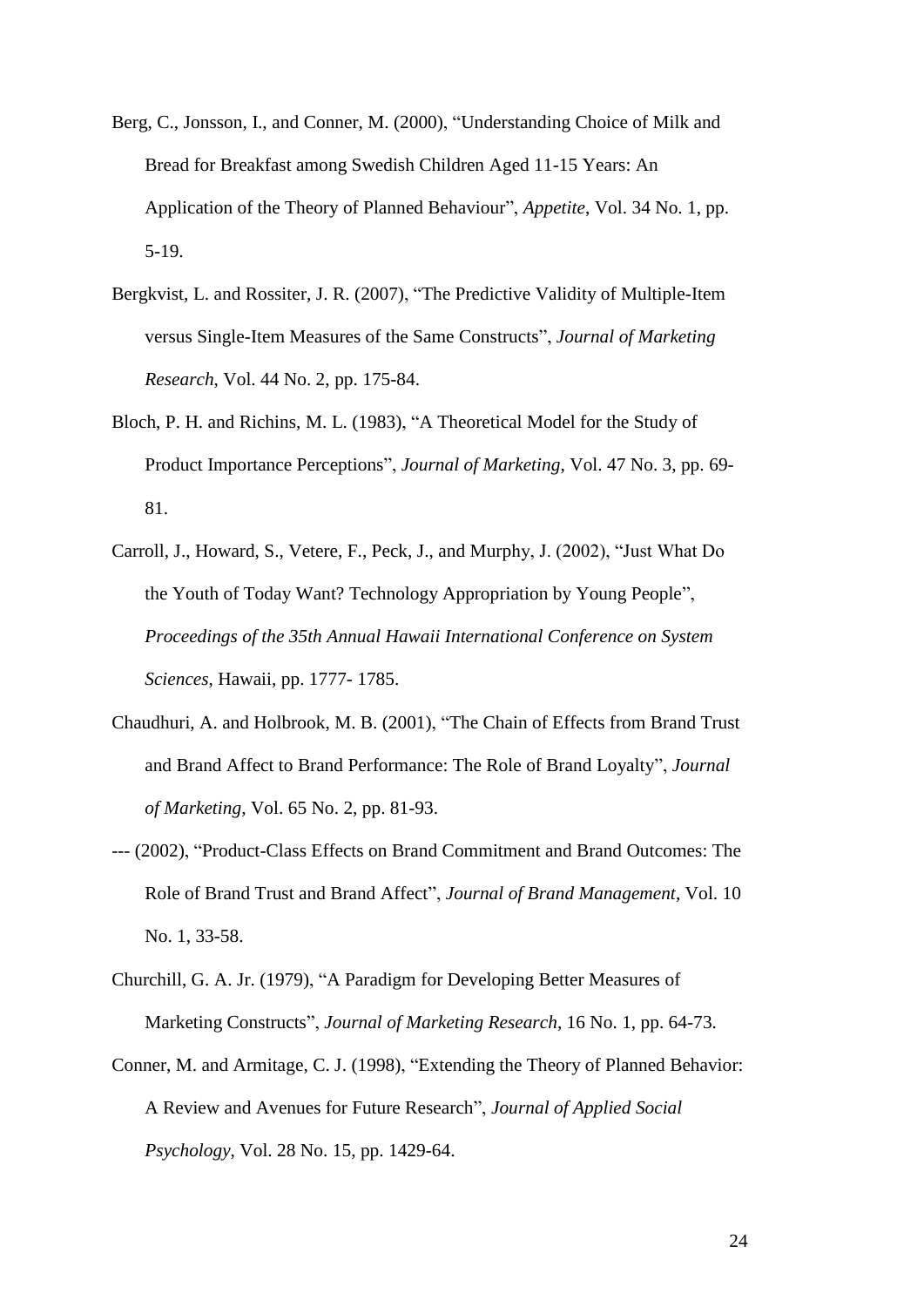- Deutsch, M. and Gerard, H. B. (1955), "A Study of Normative and Informational Social Influences Upon Individual Judgment", *Journal of Abnormal and Social Psychology*, Vol. 51, pp. 629-36.
- Dickinger, Astrid, Mitra Arami, and David Meyer (2006), "Reconsidering the Adoption Process: Enjoyment and Social Norms - Antecedents of Hedonic Mobile Technology Use", *Proceedings of the 39th Annual Hawaii International Conference on System Sciences*, Hawaii, Vol. 1, pp. 1-11.
- East, R., Lomax, W., and Narain, R. (2001), "Customer Tenure, Recommendation and Switching", *Journal of Consumer Satisfaction, Dissatisfaction and Complaining Behavior*, Vol. 14, pp. 46-54.
- Farley, J. U., Lehmann, D. R., and Ryan, M. J. (1981), "Generalizing From "Imperfect" Replication", *Journal of Business*, Vol. 54 No. 4, pp. 597-610.
- Hair, J. F. Jr, Black, W. C., Babin, B. J., Anderson, R. E., and Tatham, R. L. (2006), *Multivariate Data Analysis*, Upper Saddle River, NJ: Pearson Prentice Hall.
- Hofstede, G (2001), *Culture's Consequences: Comparing Values, Beahviors, Institutions and Organizations across Nations*, Beverly Hills, CA: Sage Publications.
- Holtz, R. and Miller, N. (1985), "Assumed Similarity and Opinion Certainty", *Journal of Personality and Social Psychology*, Vol. 48 No. 4, pp. 890-98.
- Jacoby, J., Chestnut, R. W., and Fisher, W. A. (1978), "A Behavioral Process Approach to Information Acquisition in Nondurable Purchasing", *Journal of Marketing Research*, Vol. 15 No. 4, pp. 532-44.
- Johnston, K. L. and White, K. M. (2003), "Binge-Drinking: A Test of the Role of Group Norms in the Theory of Planned Behaviour", *Psychology & Health*, Vol. 18 No. 1, pp. 63-77.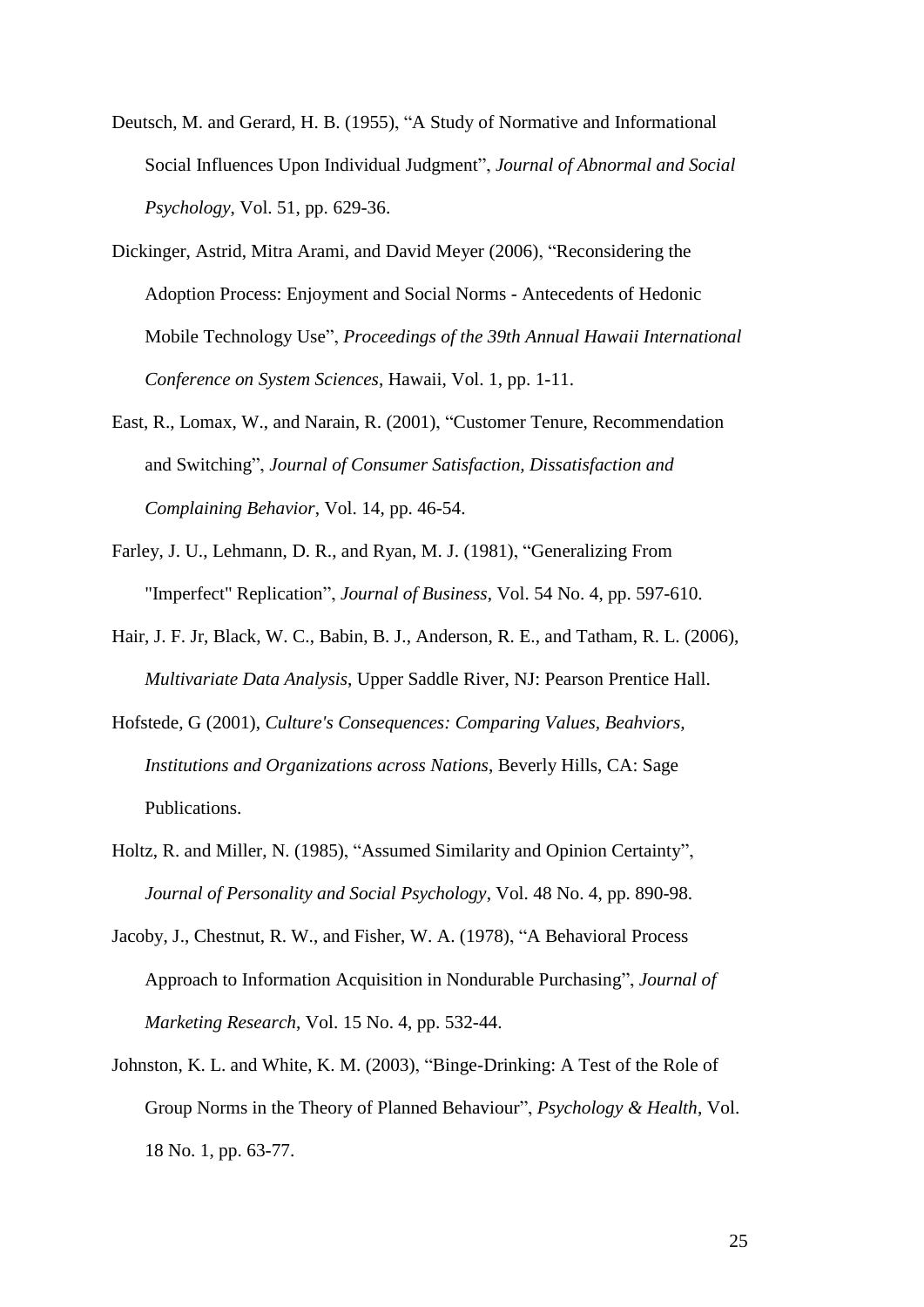- Katz, M. L. and Shapiro, C. (1985), "Network Externalities, Competition, and Compatibility", *American Economic Review*, Vol. 75 No. 3, pp. 424.
- Kelley, H. H. (1947), "Two Functions of Reference Groups", in *Readings in Reference Group Theory and Research*, ed. Herbert H. Hyman and Eleanor Singer, New York: Free Press, pp. 77-83.
- Kydd, J. (2005), "Marketing to Youth: Virgin Still Young at Heart", *Brand Strategy*, Iss. 9 June, pp. 52.
- Lachance, M. J., Beaudoin, P., and Robitaille, J. (2003), "Adolescents' Brand Sensitivity in Apparel: Influence of Three Socialization Agents", *International Journal of Consumer Studies*, Vol. 27 No. 1, pp. 47-57.
- Landor, P. (2003), "Understanding the Foundation of Mobile Content Quality: A Presentation of a New Research Field", *Proceedings of the 36th Hawaii International Conference on System Sciences*, Hawaii, pp. 1-10.
- Lee, R. and Murphy, J. (2006), "The Consumption of Mobile Services by Australian Students", *International Journal of Mobile Marketing*, Vol. 1 No. 1, pp. 13-20.
- Lim, H. and Dubinsky, A. J. (2005), "The Theory of Planned Behavior in E-Commerce: Making a Case for Interdependencies between Salient Beliefs", *Psychology and Marketing*, Vol. 22 No. 10, pp. 833-55.
- Martin, C. A. and Bush, A. J. (2000), "Do Role Models Influence Teenagers' Purchase Intentions and Behavior?" *Journal of Consumer Marketing*, Vol. 17 No. 4/5, pp. 441-54.
- Moschis, G. P., and Churchill, G. A., Jr. (1978), "Consumer Socialization: A Theoretical and Empirical Analysis", *Journal of Marketing Research*, Vol. 15 No. 4, pp. 599-609.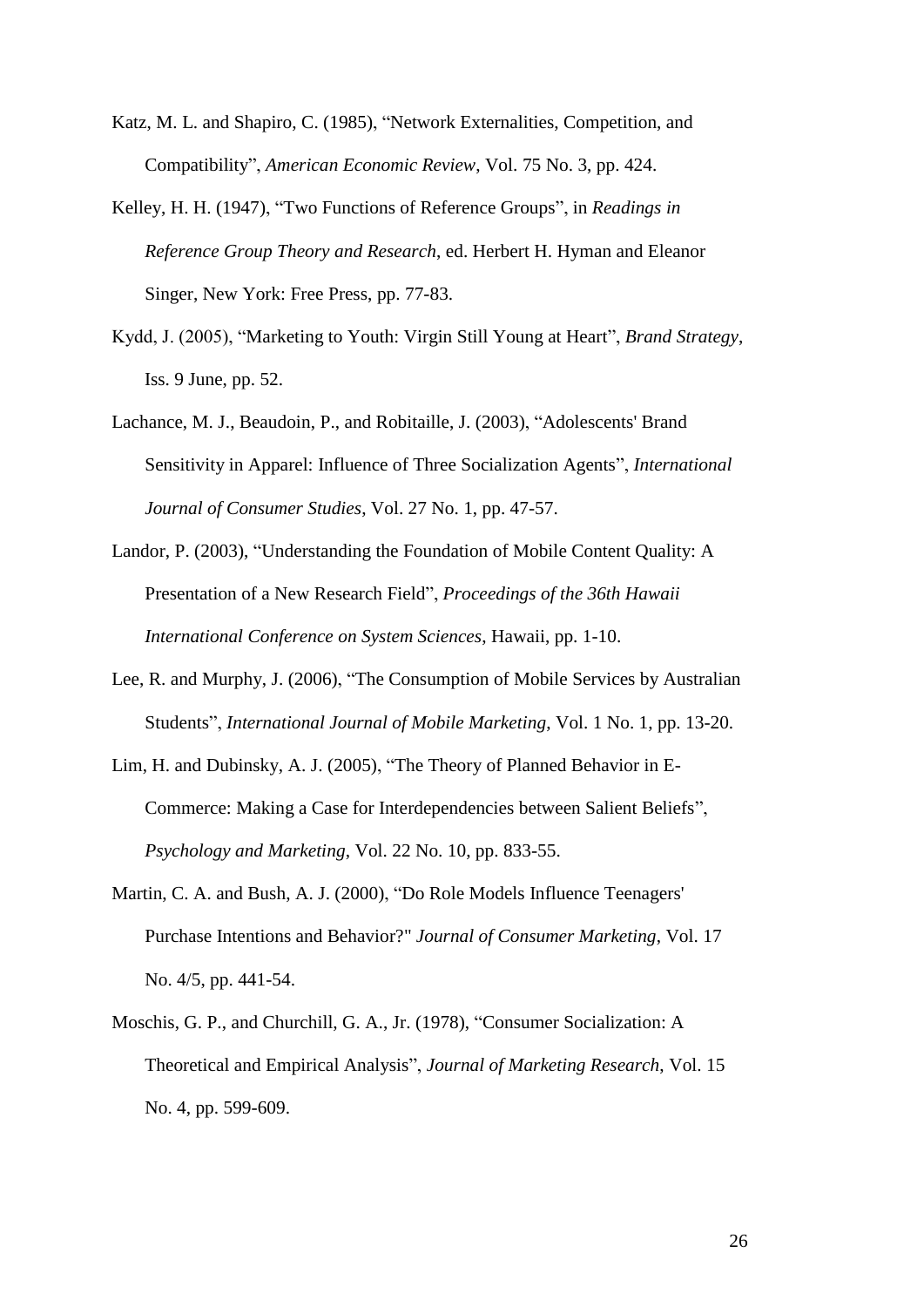- Nelson, R. and Cooper, J. (2004), "Tariff Strategies in Asia-Pacific: Defined by Market Maturity", London, UK: Ovum.
- Norman, P., Clark, T. and Walker, G. (2005), "The Theory of Planned Behavior, Descriptive Norms, and the Moderating Role of Group Identification", *Journal of Applied Social Psychology*, Vol. 35 No. 5, pp. 1008-29.
- Nysveen, H., Pedersen, P. E., and Thorbjørnsen, H. (2005), "Explaining Intention to Use Mobile Chat Services: Moderating Effects of Gender", *Journal of Consumer Marketing*, Vol. 22 No. 4/5, pp. 247-56.
- Pawsey, C. and Mendez-Villamil, M. M. (2004), "Mobile Pricing: What is Innovative about Your Tariffs?" London, UK: Ovum.
- Price, V., Nir, L., and Cappella, J. N. (2006), "Normative and Informational Influences in Online Political Discussions", *Communication Theory*, Vol. 16 No. 1, pp. 47-74.
- Rivis, A. and Sheeran, P. (2003), "Descriptive Norms as an Additional Predictor in the Theory of Planned Behaviour: A Meta-Analysis", *Current Psychology*, Vol. 22 No. 3, pp. 218-23.
- Schofield, P. E., Pattison, P. E., Hill, D. J., and Borland, R. (2001), "The Influence of Group Identification on the Adoption of Peer Group Smoking Norms", *Psychology & Health*, Vol. 16 No. 1, pp. 1-16.
- Sheeran, P. and Orbell, S. (1999), "Augmenting the Theory of Planned Behavior: Roles for Anticipated Regret and Descriptive Norms", *Journal of Applied Social Psychology*, Vol. 29 No. 10, pp. 2107-42.
- Smith, J. R., Terry, D. J. Terry, and Hogg, M. A. (2006), "Who Will See Me? The Impact of Type of Audience on Willingness to Display Group-Mediated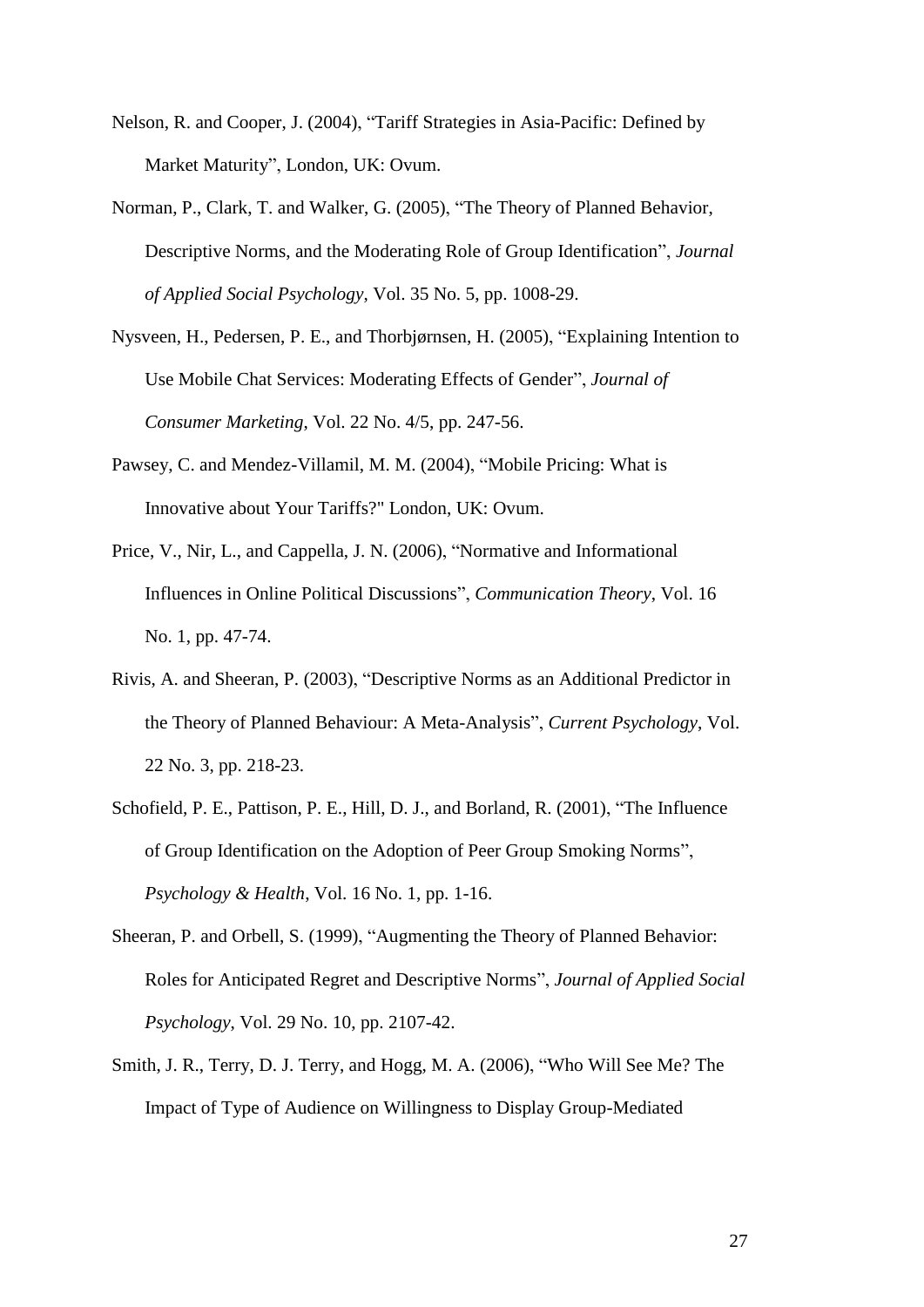Attitude-Intention Consistency", *Journal of Applied Social Psychology*, Vol. 36 No. 5, pp. 1173-97.

- Spero, I. and Stone, M. (2004), "Agents of Change: How Young Consumers Are Changing the World of Marketing", *Qualitative Market Research: An International Journal*, Vol. 7 No. 2, pp. 153-59.
- Trafimow, D. and Finlay, K. A. (1996), "The Importance of Subjective Norms for a Minority of People: Between Subjects and within-Subjects Analyses", *Personality and Social Psychology Bulletin*, Vol. 22 No. 8, pp. 820-28.
- Wanous, J. P., Reichers, A. E., and Hudy, M. J. (1997), "Overall Job Satisfaction: How Good Are Single-Item Measures?" *Journal of Applied Psychology*, Vol. 82 No. 2, pp. 247-52.
- Warburton, J. and Terry, D. J. (2000), "Volunteer Decision Making by Older People: A Test of a Revised Theory of Planned Behavior", *Basic & Applied Social Psychology*, Vol. 22 No. 3, pp. 245-520.
- Wilska, T. A. (2003), "Mobile Phone Use as Part of Young People's Consumption Styles", *Journal of Consumer Policy*, Vol. 26 No. 4, pp. 441-63.